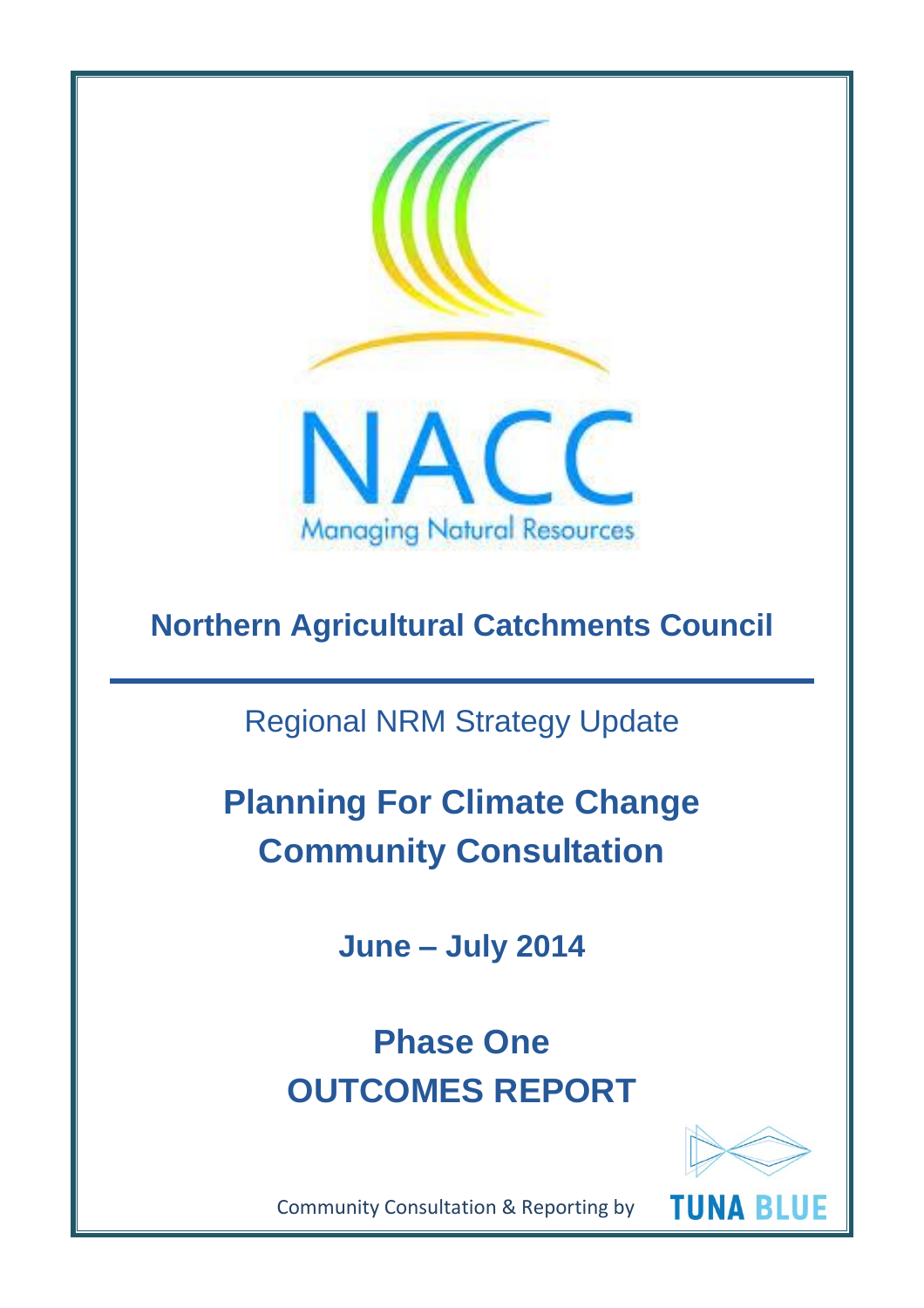# **Executive Summary**

The Planning for Climate Change community consultation, undertaken by Tuna Blue Pty Ltd during June and July 2014, has generated the following strategic directions to inform the Northern Agricultural Catchments Council.

#### **Climate Change Awareness**

Overall, the stakeholders consulted are aware and accepting of the climate change scenarios for the Northern Agricultural Region. The participants consider the outlook of a warmer, drier climate with more extreme weather events and sea level rises as a continuation of the environmental trends they have been adapting to as land managers over the last thirty years.

# **Current Adaptation Practices and Capacity**

The majority of stakeholders are adapting their practices and projects to a changing climate and have been doing so for over a decade. Most participants see these management changes as necessary adaptations to protect their livelihoods, linked to the natural resource base, rather than 'climate change adaptation' specifically.

The most common adaptations are:

- **•** Introducing perennial pastures to low production land to increase ground cover, take advantage of summer rain and increase subsoil microbes;
- **•** Moving to cropping as a more viable and resilient option than livestock;
- **•** Taking whole of farm approaches and tools to make unproductive land more productive including:
	- dry seeding, Variable Rate Technology, soil moisture probes, increased liming, increasing soil moisture probes, better harvest grain management (e.g. drying grain) and diversification of farm businesses;
- **•** Improving education of individual landholders regarding adaptation practices through farmer driven research and information groups;
- **•** Improving water use efficiency including:
	- no till farming, stock management, machinery changes, contour working and increased ground cover;
- **•** Increasing corporate ownership and amalgamation of farms;
- **•** Increasing crop rotation and the introduction of drought tolerant crops;
- **•** Introducing new horticultural varieties to adapt to changing conditions;
- **•** Increasing the spraying of horticultural crops to protect against increased frost and sun exposure;
- **•** Better education of individual landholders through farming groups;
- **•** Dune revegetation to provide buffers to sea level rises and limit the impacts of coastal erosion;
- **•** Educating the community about sustainable practices in the home including waterwise native gardens, improved recycling and locally sourced foods;
- **•** Photo monitoring and citizen science programs for monitoring sea temperatures, revegetation and bird monitoring and protection.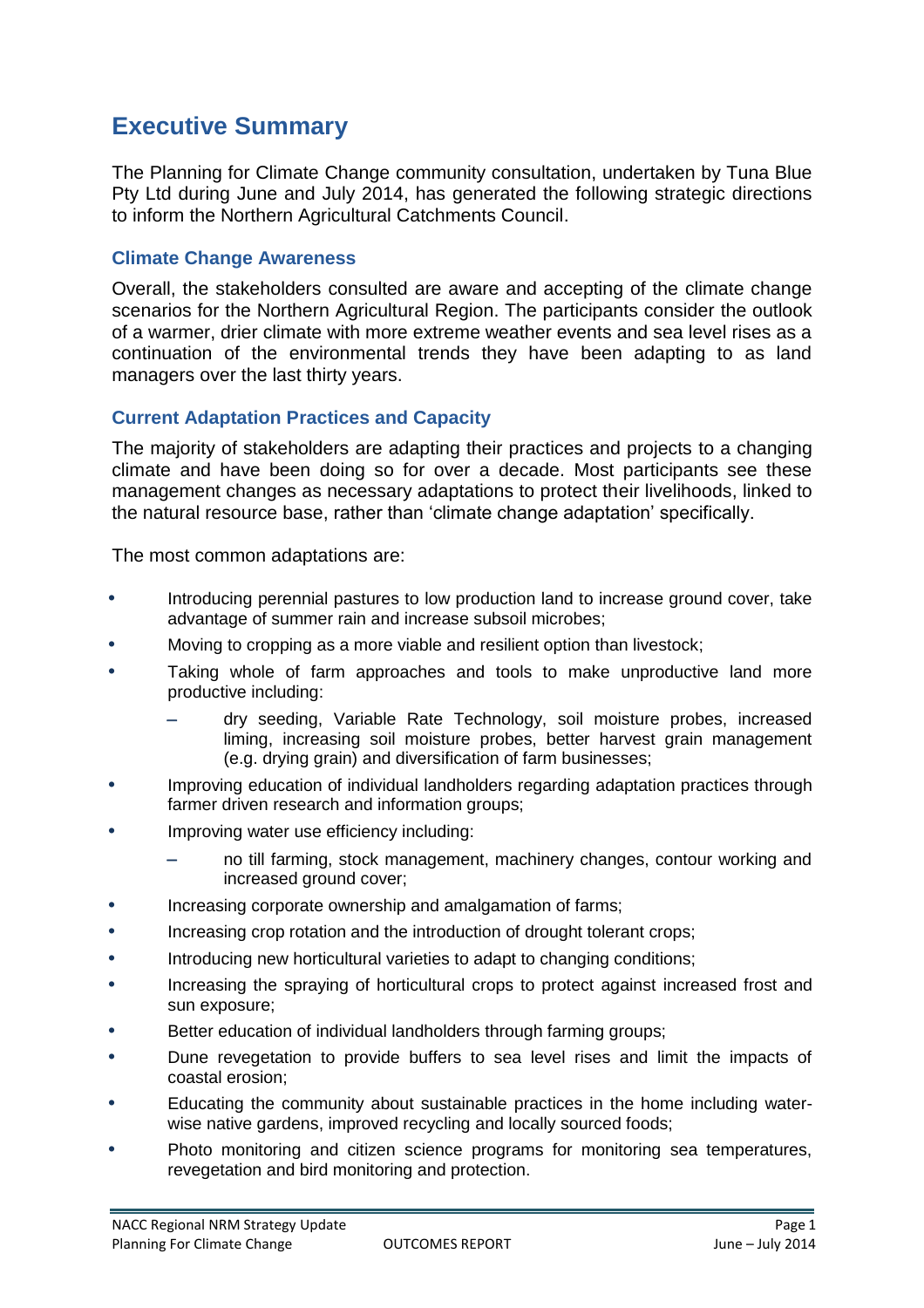# **NRM Priorities in a Changing Climate**

Given the broad range of agricultural, coastal, biodiversity and community groups consulted, the NRM priorities for each stakeholder group are understandably linked to their specific focus or local issues. However, all groups expressed a need to focus on:

- $\triangleright$  Ensuring the productivity and livelihoods of primary producers are protected;
- $\triangleright$  Maintaining and building viable communities;
- $\triangleright$  Educating land managers and the wider community of the need to adapt to climate change at the ground level; and
- $\triangleright$  Practical, efficient support for the work already being done by existing local groups to manage natural resources.

The most common NRM priorities raised are:

- **•** Increasing local engagement and on-ground NRM support for groups to improve implementation efforts and reduce the emphasis on volunteering;
- **•** Strengthening relations and networking between existing grower groups and community groups, for a more integrated approach;
- **•** Increasing support for leading landholders who are making real adaptation changes;
- **•** Better communication of the regional NRM priorities with the wider community and stakeholders from outside the region;
- **•** Increasing climate change education and awareness building in the region;
- **•** Better access to NRM information, management plans and tools;
- **•** Assistance with sourcing and navigating funding to help with community submissions;
- **•** More incentives for soil improvement and sustainable land management;
- **•** A focus on wind erosion and soil acidity issues on agricultural land;
- **•** Simple education for landholders on the value of a healthy farming system;
- **•** More sustainable land use and restoration of degraded lands in a less viable climate;
- **•** Better crop practice such as no till farming and pasture management;
- **•** Effective planning for identification and management of coastal risk areas;
- **•** More Local Government involvement in NRM;
- **•** Better engagement with LGA's on NRM and climate change adaptation responsibilities;
- **•** A more effective approach for partnering with LGA's and community groups to better communicate local priorities and deliver on the Regional NRM Strategy;
- **•** A focus on building resilient communities given declining populations and employment opportunities;
- **•** Better cultural engagement between Aboriginal groups and the wider community in regards to Traditional resource management and heritage protection;
- **•** Reviewing of groundwater allocation, licenses and use models;
- **•** A conservative approach to carbon sequestration plantings that ensures any projects have sequestration, agricultural and biodiversity benefits;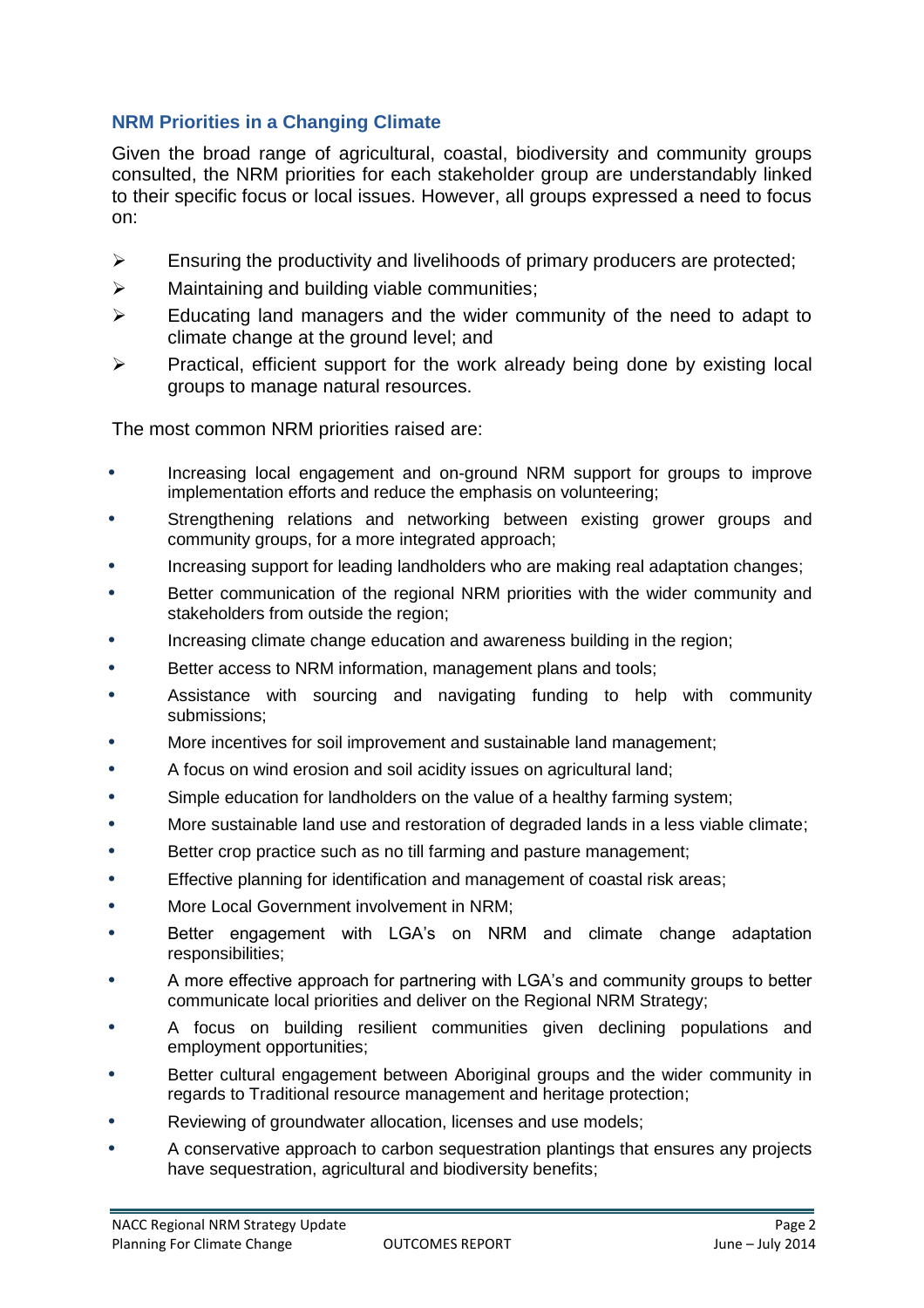- **•** Education, incentives and Local Government planning to encourage more sustainable practices in towns such as waterwise gardens, recycling and alternative energy;
- **•** Clear responsibilities between the major stakeholders on the implementation and delivery of the Strategy;
- **•** NACC to cover gaps in delivery of the Strategy and work more effectively with local groups to achieve the targets;
- **•** NACC to address its move towards an economic development (agriculture and horticulture) focus rather than NRM.

# **Priority Landscapes for Carbon Projects**

In terms of identifying priority landscapes for carbon mitigation and adaptation projects, the stakeholders are generally wary of the current carbon farming situation and are requesting more information on how any initiatives would provide a multiple benefit outcome for their businesses or communities.

The most common feedback on the Carbon Farming Landscape Analysis Maps was:

- **•** Any carbon plantings will need to deliver multiple benefits in terms of sequestration, biodiversity and agricultural values;
- **•** If it's already cleared land, then incorporate planting compositions that will increase its productivity e.g. perennials, biofuels or stockfeeds;
- **•** Develop a manual for farmers that outlines the best plantings for all three benefits;
- **•** The landscape approach is a good idea but it is necessary to understand that varies from farm to farm;
- **•** Very wary of tree farms and replicating the negative economic impact the SW timber industry had on agriculture, so would want to see a social benefit analysis done for these maps.

# **Feedback on the Draft Aspirational Goals and Targets**

Overall, the stakeholders are supportive of the strategic directions being taken in the Draft Aspirational Goals and Targets. The key message from all groups is that a greater emphasis needs to be placed on the successful implementation of the Strategy including:

- $\triangleright$  Clearer identification of the roles and responsibilities between the key organisations for implementing the Strategy;
- Greater Local Government engagement in NRM and climate change adaptation responsibilities;
- Increased on-ground engagement between NACC and subregional grower and community groups.

The table in Section 3 includes detail on the priority Targets for the stakeholders and specific comments on any extra Strategies or Targets they would like included.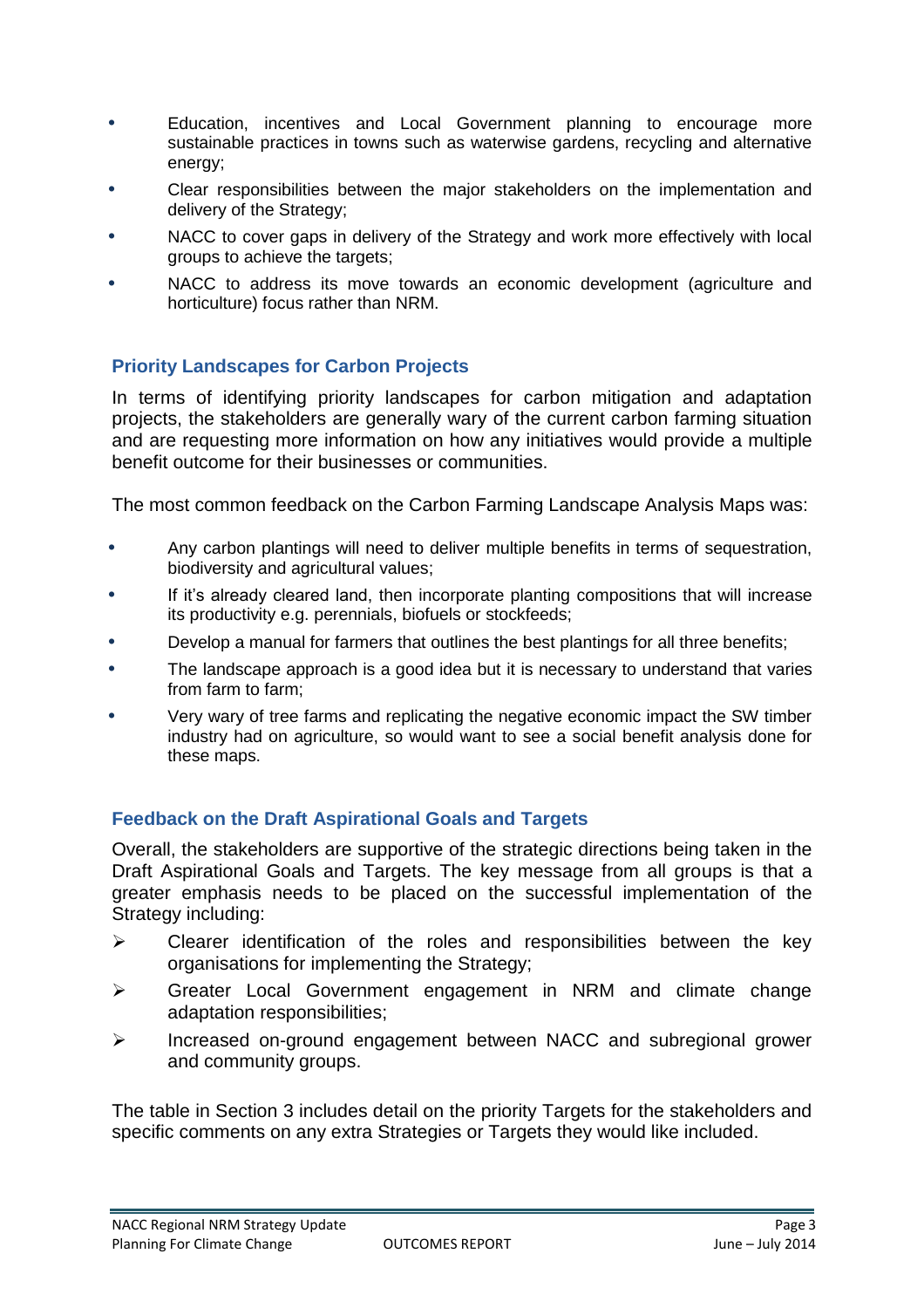# **Aboriginal Land Manager Consultations**

The overall message from consultations with Aboriginal land managers is that practical, on-ground fencing and revegetation projects for improving the productivity of properties whilst protecting any natural assets is the key to improving NRM engagement with these stakeholders.

Specific outcomes for each of the groups consulted are detailed in Section 2.8

### **Overall**

The stakeholders consulted throughout the Region are aware of the effects that climate change will have on their ability to manage natural resources and protect their livelihoods.

This report provides a range of rich and informative comments that will provide an important source of grassroots input and priorities for adapting to climate change in the years to come.

The next step as expressed by the majority of participants, is to transition to effectively implementing the Strategy by agreeing on clear delivery responsibilities and assisting land managers and key organisations to implement practical, onground adaptation initiatives.

#### **Process Moving Forward**

The recommended process for the second round of consultation is:

- 1. The Draft Regional NRM Strategy is developed by NACC in the NARVis format.
- 2. Innovative information sessions on using NARVis are held in conjunction with existing subregional events such as field days that will ensure greater participation and exposure, with participants encouraged to complete a simple feedback form during the events on how to improve the practicality and usefulness of the tool;
- 3. A highly focused workshop is held with the CEO's, Board members and relevant managers of the key stakeholder groups involved in implementing the Strategy (including Subregional Grower Groups, Local Government Authorities and Government Agencies) to focus on effective implementation of the Strategy;
- 4. A one day interactive training workshop is held with the NACC NRMO's (plus Subregional Group staff if appropriate) that focuses on practical facilitation / extension training for participants and discussion on how to improve onground engagement and implementation of the Strategy;
- 5. NACC uses the feedback from the information sessions and workshops to improve the usability of NARVis as a community tool and develop the Final Strategy with a clear Action Plan for effective regional implementation.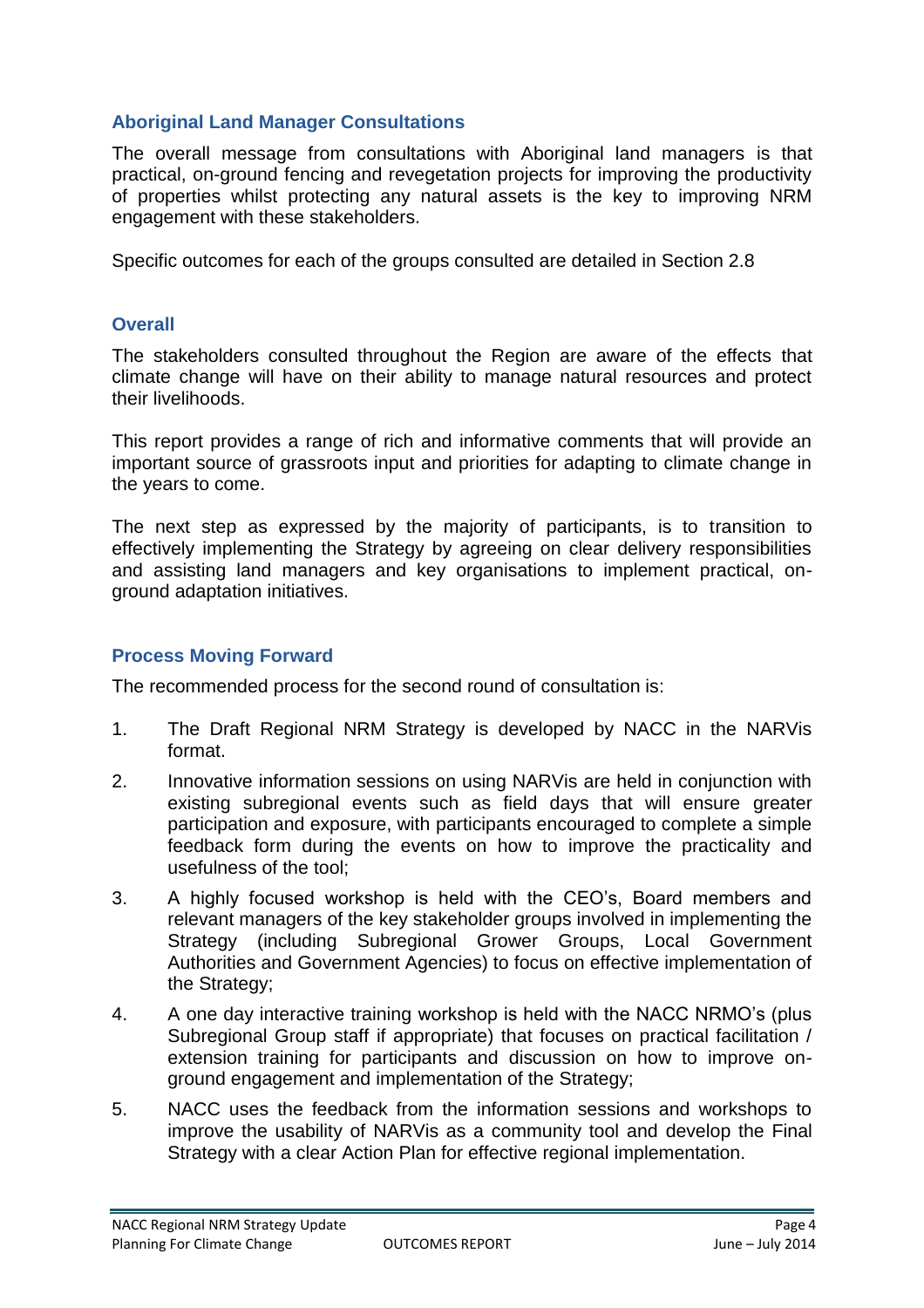The recommended roles for this second round consultation process are:

# **NACC**

- $\triangleright$  Develop the Draft Regional NRM Strategy and NARVis;
- $\triangleright$  Attend the information sessions at field days to introduce NARVis to participants and collect feedback;
- $\triangleright$  Update and finalise the Regional NRM Strategy.

# **Tuna Blue**

- $\triangleright$  Develop the information session materials including:
	- NARVis information sheet,
	- NARVis informational video (to also be used in later promotions), and
	- feedback forms,
- $\triangleright$  Develop a video on the field day information sessions;
- $\triangleright$  Disseminate and report on feedback from the information sessions;
- $\triangleright$  Facilitate and report on the high level implementation workshop;
- $\triangleright$  Facilitate and report on the NRMO implementation workshop.



Participants at the Dongara workshop on 18 June 2014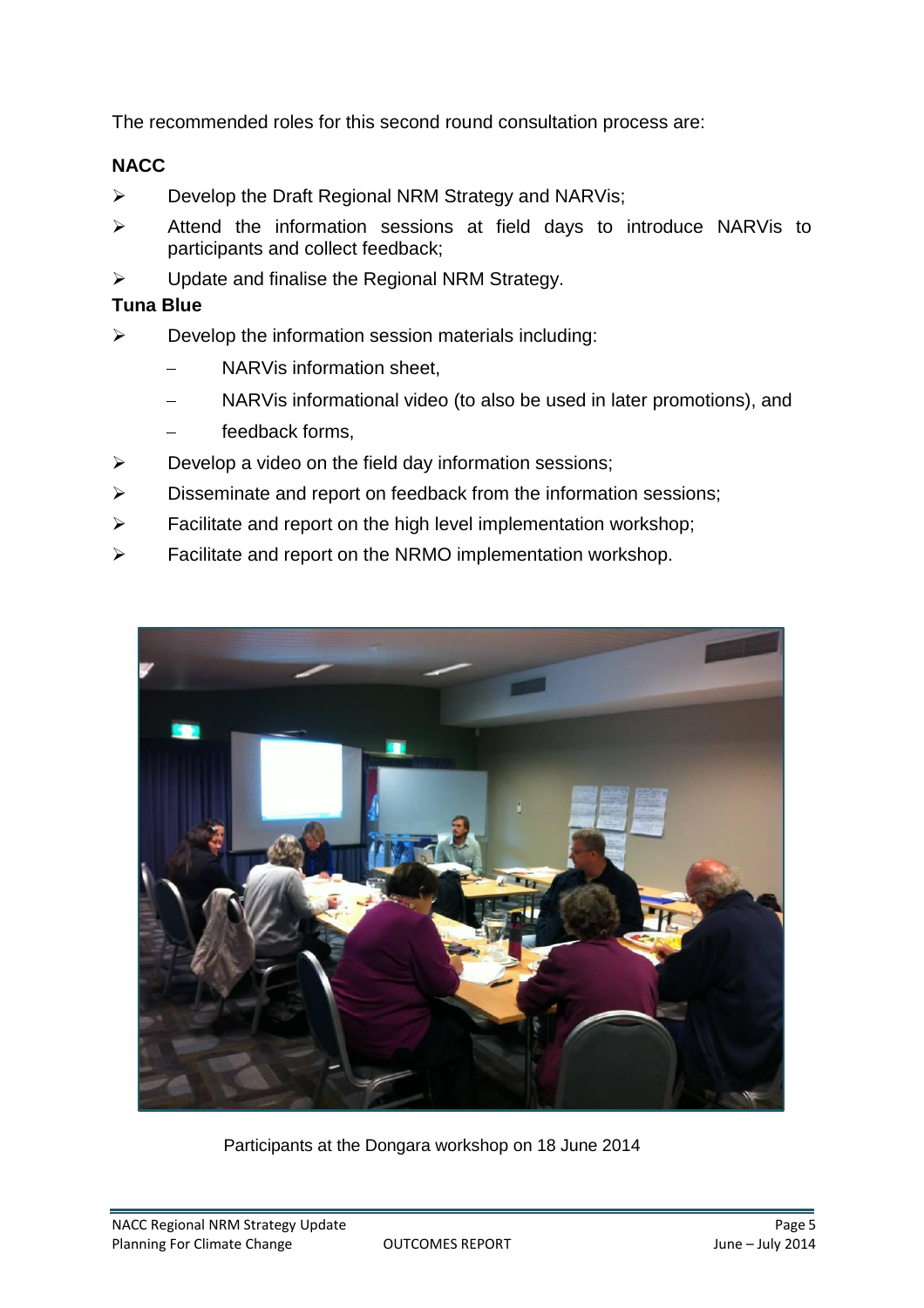# **Contents**

| <b>Executive Summary</b> |                                        |                                           | $\mathbf{1}$    |
|--------------------------|----------------------------------------|-------------------------------------------|-----------------|
| 1.                       | Introduction                           |                                           | $6\phantom{1}6$ |
|                          | 1.1                                    | <b>Overview</b>                           | 6               |
|                          | 1.2                                    | Methodology                               | $6\phantom{1}6$ |
|                          | 1.3                                    | <b>Workshops Held</b>                     | $\overline{7}$  |
|                          | 1.4                                    | <b>Reporting</b>                          | 8               |
| 2.                       | <b>Consultation Outcomes in Detail</b> |                                           | 9               |
|                          | 2.1                                    | Geraldton                                 | 9               |
|                          | 2.2                                    | Northampton                               | 11              |
|                          | 2.3                                    | Dongara                                   | 14              |
|                          | 2.4                                    | <b>Moora</b>                              | 16              |
|                          | 2.5                                    | Perenjori                                 | 19              |
|                          | 2.6                                    | Gingin                                    | 21              |
|                          | 2.7                                    | Lancelin                                  | 25              |
|                          | 2.8                                    | <b>Aboriginal Landholders</b>             | 27              |
|                          |                                        | 2.8.1<br>Mogumber                         | 27              |
|                          |                                        | 2.8.2 Mt View                             | 28              |
|                          |                                        | 2.8.3 Bundybunna                          | 29              |
| 3.                       | <b>Feedback on Targets in Detail</b>   |                                           | 30              |
| 4.                       | <b>Next Steps</b>                      |                                           | 35              |
|                          | 4.1                                    | <b>Feedback Overall</b>                   |                 |
|                          | 4.2                                    | <b>Recommended Process Moving Forward</b> | 36              |



Participants at the Geraldton workshop on 16 June 2014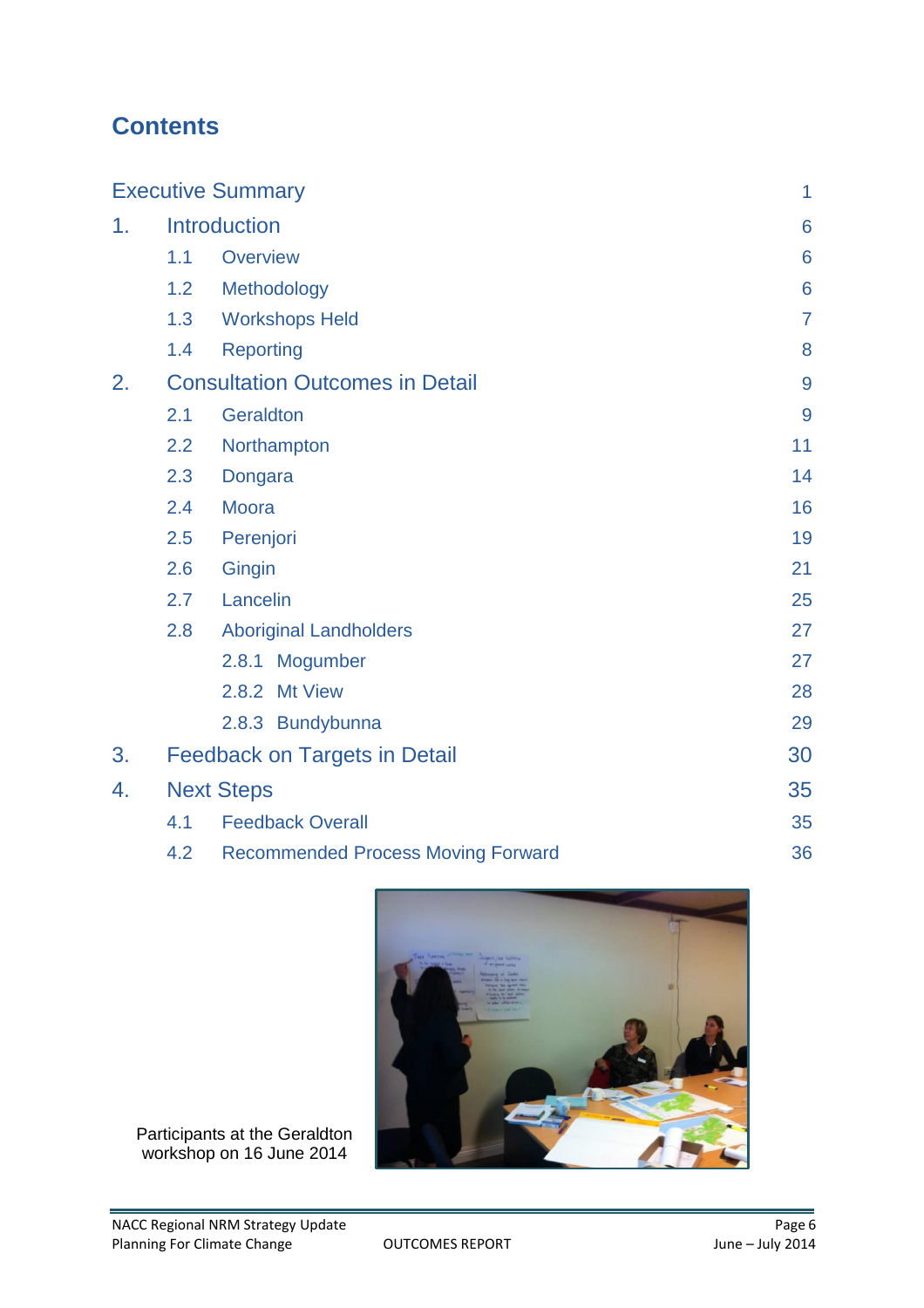# **1. Introduction**

# **1.1 Overview**

The Northern Agricultural Catchments Council (NACC) is currently in the process of updating the Northern Agricultural Region's Regional NRM Strategy using funding from Stream 1 of the NRM Planning for Climate Change Fund.

The update process is placing a specific focus on gaining climate change mitigation and adaptation input, to ensure the updated Strategy will provide a tool for the region to strategically direct future NRM investment in a changing climate.

A key component of the update process is to consult with key stakeholder groups in regards to climate change priorities in the region. To gain this input, NACC contracted Tuna Blue Pty Ltd to design and facilitate an inclusive community consultation process for the June – July 2014 period, that covered:

- $\triangleright$  Raising awareness about the current climate change situation in the region;
- $\triangleright$  Highlighting current climate change adaptation practices being employed by landholders and community groups;
- $\triangleright$  Outlining regional priorities for managing natural resources in a changing climate;
- $\triangleright$  Identifying priority landscapes for potential climate change adaptation and mitigation projects; and
- $\triangleright$  Feedback on the revised targets for the updated Regional NRM Strategy.

The input from the community consultation sessions will be used to inform new climate change strategies and actions developed by the Technical Advisory Group, to be incorporated into the updated NRM Strategy.

# **1.2 Methodology**

The community consultation process was designed in two phases. Phase One involved short, sharp workshop sessions with targeted stakeholder groups held as locally as possible in communities of interest whereby  $1 - 4$  stakeholder groups attended each session.

By taking the consultation opportunity to the local community and running a higher number of targeted sessions rather than a lower number of subregional meetings, the workshops were designed to attract a better turnout and increase on-ground engagement levels with key groups and landholders.

The localised engagement also established networks and stakeholder interest for Phase Two of the consultation process, which will involve four larger subregional workshops for feedback on the Draft Strategy from the wider community in October 2014.

To ensure clear priorities were reached within a short 3 hour timeframe, the workshops utilised participative workshop processes that allowed participants to discuss, have input and recommend direction for the update to the climate change aspects of the regional NRM Strategy. To deliver this process at each workshop, there was

- $\triangleright$  A facilitator from Tuna Blue, plus
- $\triangleright$  A climate change specialist from NACC, plus
- $\triangleright$  A number of local NRMO's or other NACC representatives.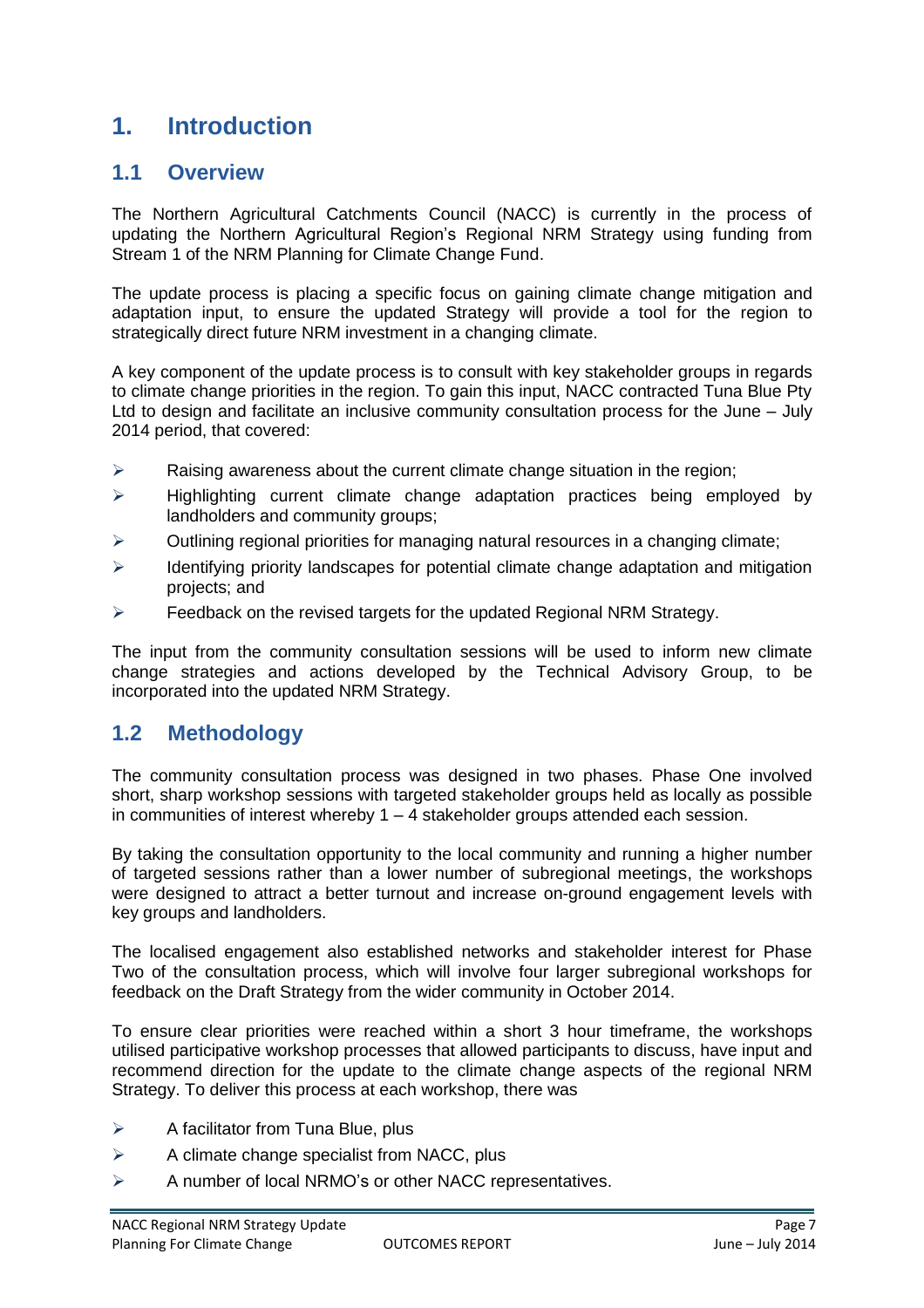# **1.3 Workshops Held**

The Phase One workshops were held in the following locations and attracted stakeholders from the groups listed:

| Date    | Location    | <b>Communities of Interest</b>                                                                                                       |
|---------|-------------|--------------------------------------------------------------------------------------------------------------------------------------|
| 16 June | Geraldton   | Birdlife Australia - Midwest<br>Abrolhos Island Body Corporate<br><b>Evergreen Farming Group</b>                                     |
| 17 June | Northampton | Northern Agri Group<br>Shire of Chapman Valley<br><b>Evergreen Farming Group</b>                                                     |
| 18 June | Dongara     | Dongara Tidy Towns Committee<br>Shire of Irwin                                                                                       |
| 23 June | Moora       | <b>Moore Catchment Council</b><br><b>Waddy Forest Land Conservation</b><br><b>District Committee</b><br>Mogumber Farm                |
| 26 June | Perenjori   | Yarra Yarra Catchment Management<br>Group<br>Gundawa<br>Perenjori Farming Forward Initiative                                         |
| 01 July | Gingin      | <b>Gingin Water Group</b><br>Image Resources<br>Perth Region NRM<br><b>Evergreen Farming Group</b><br>Ellen Brockman Catchment Group |
| 02 July | Lancelin    | <b>Friends of Lancelin Coast</b><br>Ledge Point Coastcare Group                                                                      |

Targeted consultations were also held with the following Aboriginal Land Managers:

- Mogumber Farm, 23 June 2014
- $\triangleright$  Bundybunna Farm, 25 June 2014
- > Mt View Farm, 25 June 2014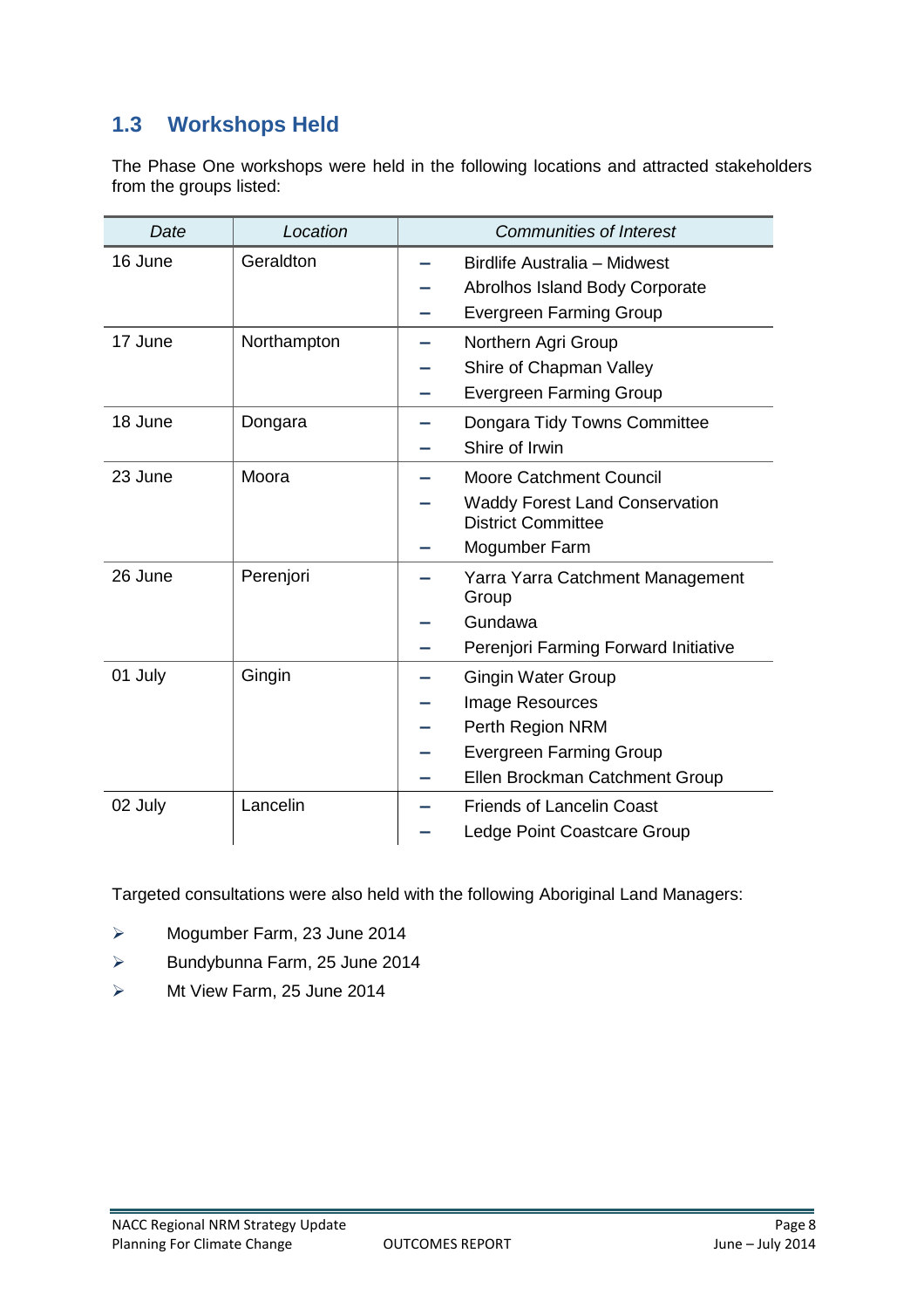# **1.4 Reporting**

As an output, Tuna Blue produced a Communications Report utilising a visual, storytelling software within a week of each workshop. The brief Report outlined the key consensus points and priorities from the workshop and provided both a common point of reflection for the workshop's participants plus the ability to begin instantly sharing and disseminating the workshop outcomes with other stakeholder groups.

After each workshop, a link to the Communications Report was emailed to participants plus posted to the NACC Facebook page for further dissemination between stakeholders. This communication strategy served two purposes – to encourage post session input on the Report and to familiarise participants with the NACC Facebook page, thereby opening an ongoing line of communication for further consultation initiatives.

Video footage of the workshops was also collected and will be utilised to develop a series of short, appealing video clips that can be uploaded to the NACC web portal to provide a living explanation of the consultation process and the climate change initiative.

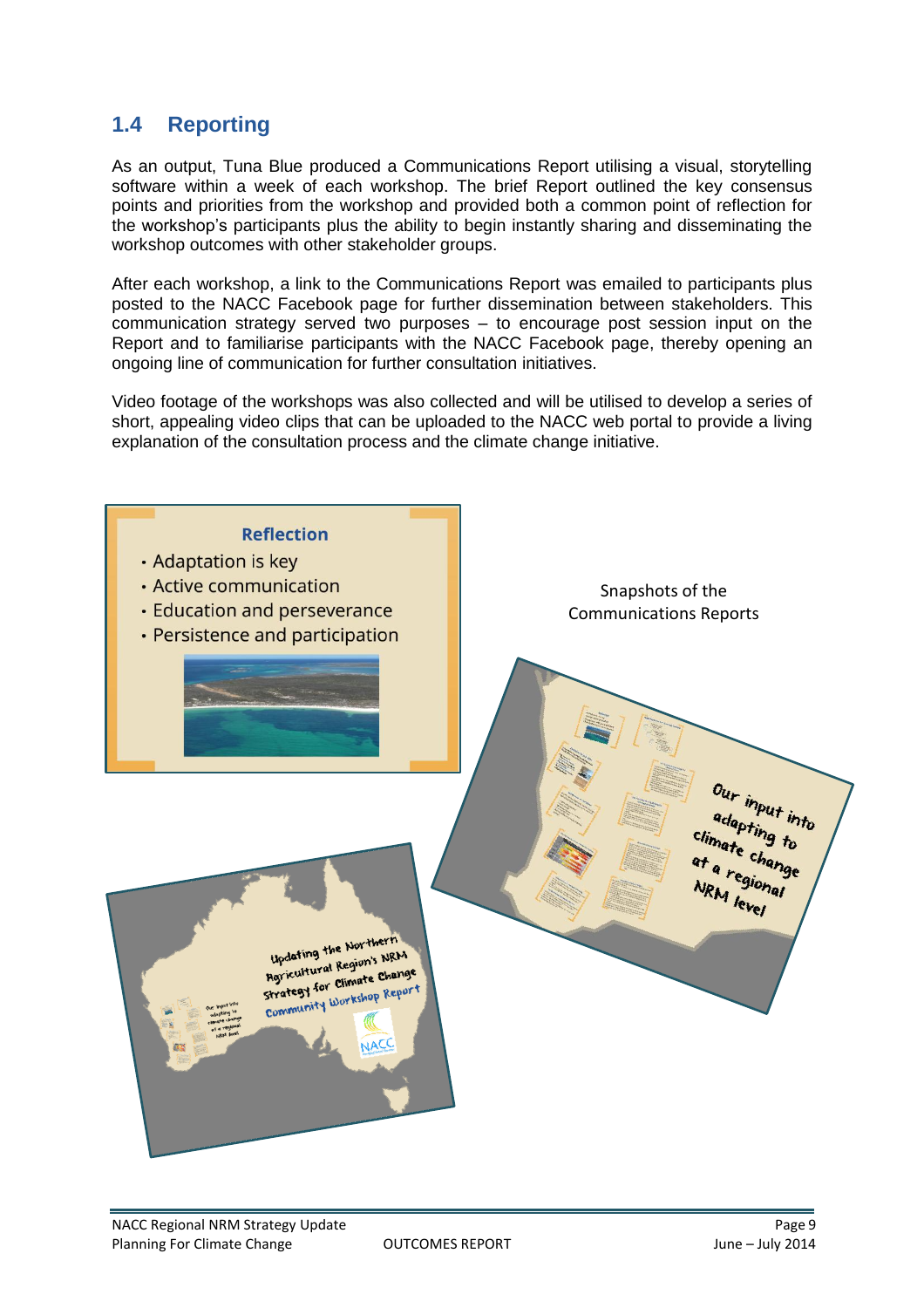# **2. Consultation Outcomes in Detail**

# **2.1 Geraldton 16 June 2014**

### **Participants**

- **•** Grant Bain, Evergreen
- **•** Jan Checker, Birdlife Midwest
- **•** Leonie Noble, Abrolhos Islands Body Corporate
- **•** Trevor Streeton, Abrolhos Islands Body Corporate
- **•** Sarah Taylor, NACC
- **•** Emma Jackson, NACC
- **•** Peter MacKay, NACC
- **•** Mic Payne, NACC
- **•** Jasmine Rowe, NACC

#### **Concerns in a Changing Climate**

- **•** We've noticed a decrease in the general bird population around places like Charles Darwin Reserve,
- **•** We counted dramatically less migratory shorebirds along the coast last year;
- **•** When we have a dry year at the Abrolhos islands we'll notice low breeding success;
	- we had one a few years back;
- **•** Reduced rainfall, extreme events and out of season rainfall is a concern;
	- we'll be able to feed less people per ha;
	- out of season rainfall means the rainfall is wasted;
- **•** Sea temperature rises at the Abrolhos islands and increased coral bleaching, species change and fish deaths is a concern;
- **•** Sea level rises will affect coastal infrastructure on the islands;
- **•** Less rainfall will have an effect on the native ecosystem in the region;
- **•** Coral bleaching is the biggest change for us;
- **•** We've had a loss of community on the islands;
	- when the quotas came in we went from 150 businesses to 69 businesses but we're slowly growing again;
- **•** 90% of the fishermen value the environment and are in tune with it;
	- the stewardship has to be strong because our economic livelihood is linked to a functioning, healthy reef system;
- **•** Erosion is an issue with sea level rises and increasing storm surges;
	- concerned about personal loss of infrastructure and assets;
- **•** The onus on Local Government is huge for how to manage coastal erosion;
- **•** The effects on tourism of lower rainfall in our national parks and reserves is a major concern for businesses;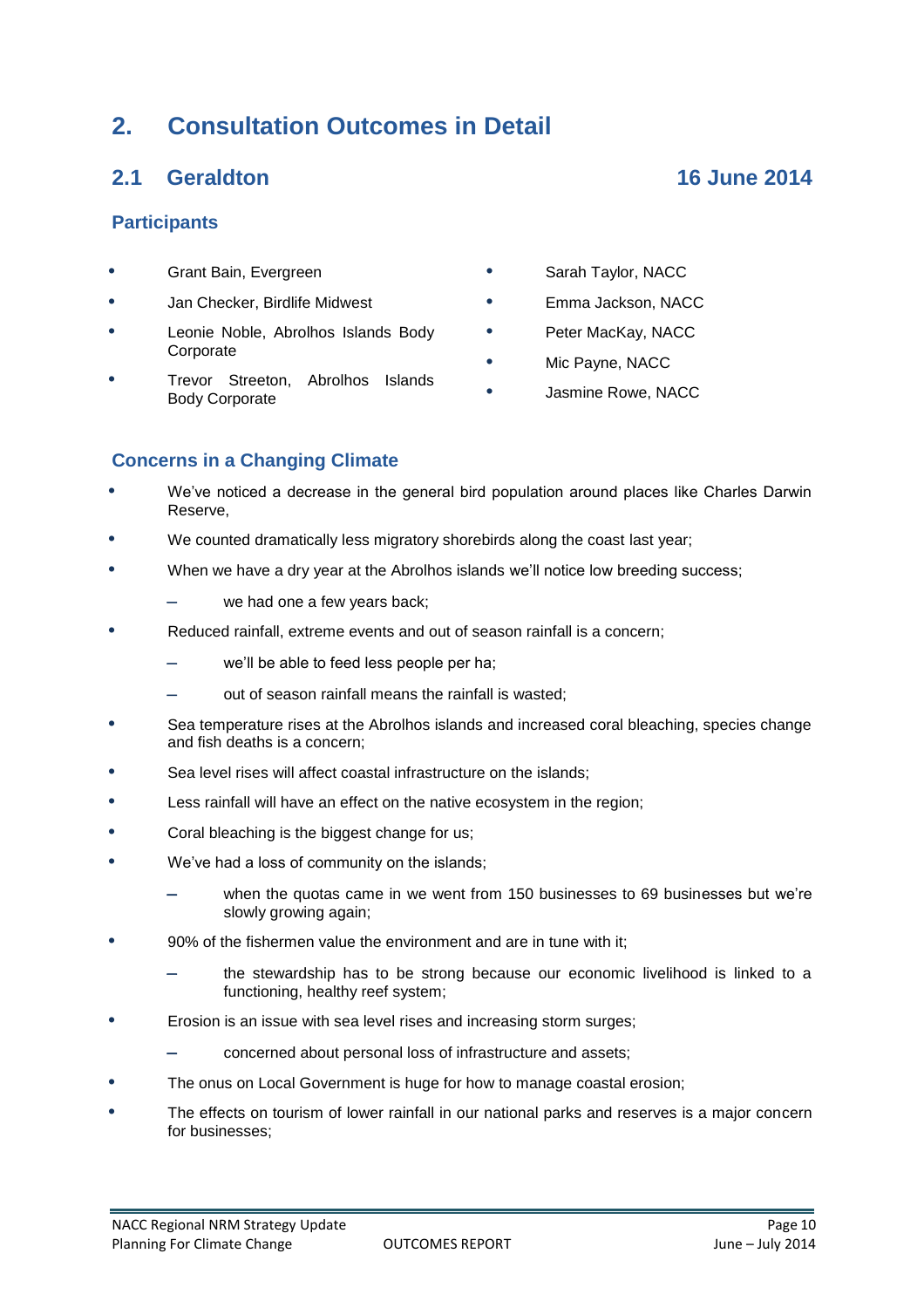# **What We're Doing to Adapt**

- **•** Fishermen understand the climate is changing and are future proofing;
	- storm surges are part of our cyclone plans and emergency procedures;
- **•** Incorporating perennial systems to use the rainfall better and keep the temperatures down for subsoil microbes;
	- intercropping with perennials also;
- **•** Restoring saline lands for economic and soil health reasons;
- **•** Trying to build resilience in what you've got rather than move to coastal farms;
- **•** Birdlife Midwest has been passing on population data up the chain;
- **•** Preserving water as we are rainwater reliant on the Abrolhos;
- **•** Revegetate areas when we remove infrastructure;
- **•** Making research driven business decisions for building resilience as crayfish species migrate and the reef changes;
- **•** We're fishing smarter not harder;
- **•** Some of the fishing families are diversifying and investing in coral farming to stay on the islands;
	- it's grown small and on trays to avoid coral bleaching events;
- **•** Involved in shorebird research and information sharing is happening more with scientists now.

# **Priorities in a Changing Climate**

#### *Group One*

- **•** A strategic approach to tree planting that uses species and locations that can adapt to a changing climate;
	- the best plantings will should provide habitat and food for wildlife;
- **•** Identification of coastal risk areas and getting State and Federal support;
- **•** Education and information sharing on the protection of important breeding areas for birds;
- **•** More support aid and facilitation for on-ground works;
- **•** Address coastal erosion for a long term result that ensures the approach taken is the best for everyone;
	- better collaboration between State and Local Government;
- **•** Help with grants to put up shorebird signage on the beach.

#### *Group Two*

- **•** Higher level of community consultation and participation;
- **•** Information feedback in areas relevant to livelihoods e.g. coral habitats;
- **•** Projects like Seeing Change gave community a better understanding of the environmental linkages associated with climate change;
- **•** Resilient livelihoods are well understood on the Abrolhos islands and families are diversifying to keep their livelihoods on the islands;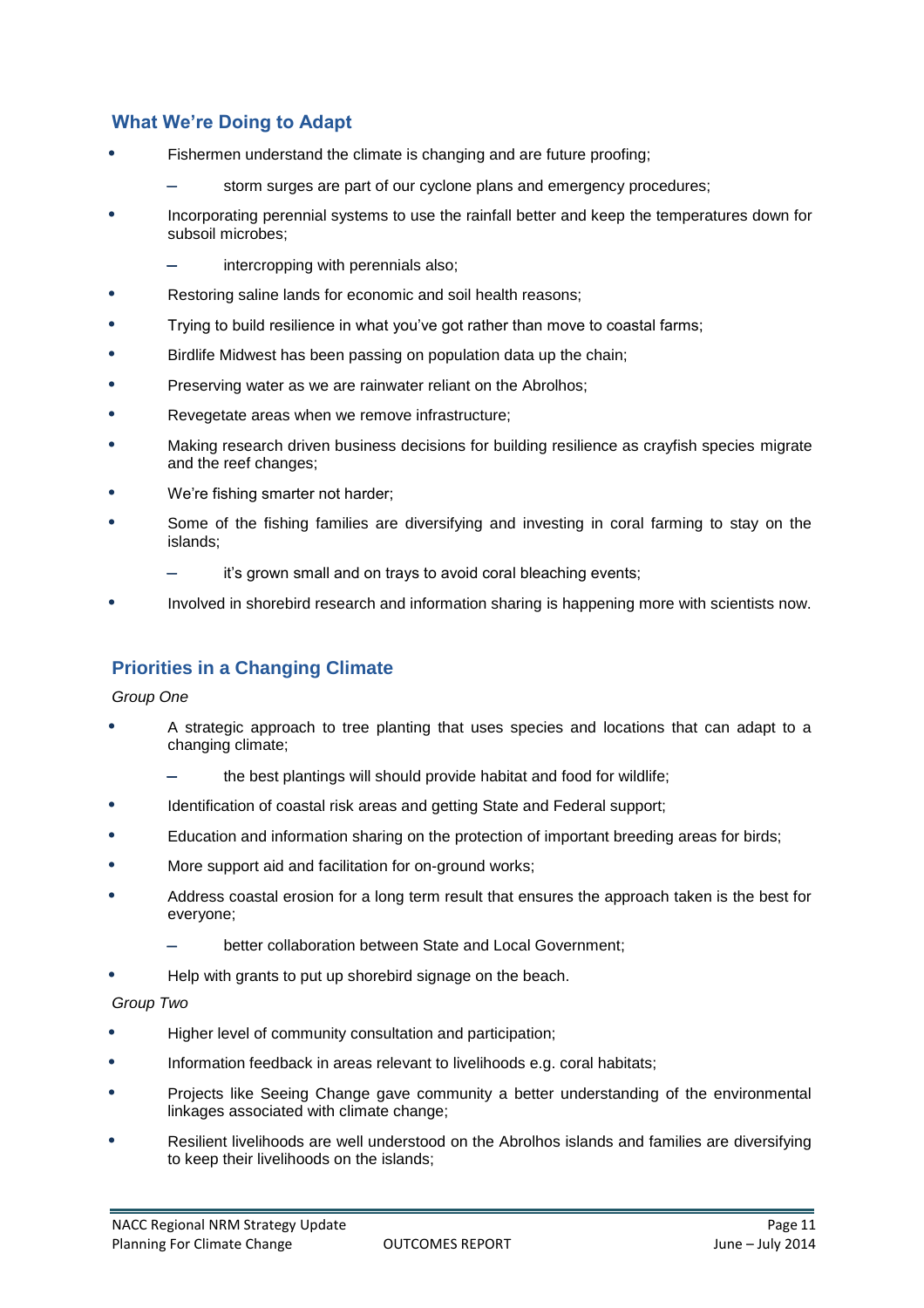- **•** More climate change education because the implications haven't hit home in the agricultural system yet I don't think;
- **•** Perennials being adopted but more for sustainability not climate change;
- **•** Sandy soils that are particularly vulnerable to wind erosion are a priority issue;
	- perennials are the best option for exposure;
- **•** Coastal erosion is the major issue and the need for effective coastal planning;
- **•** State Policy exists and there is awareness at the community level but there needs to be better liaison with Local Governments;
- **•** Need more information and research on the effects of sub-surface sea temperature rises and the impacts on species and habitat distributions;
- **•** Need to focus on climate proofing systems inland with refugia and climate corridors;
- **•** Incentive programs to better target farmers;
- **•** Focus on the impacts of major marine species migration and distribution on community's livelihoods;

#### **Take Home Messages**

- **•** Need to start thinking more about the long term impacts and our involvement for the next generation;
- **•** Communication and conversation are the key to helping people adapt and we're already seeing the changes because we're quicker on the islands, so keep the communication happening.

# **2.2 Northampton 17 June 2014**

#### **Participants**

- **•** Jim Wedge, Northern Agri Group & Evergreen
- **•** Tom Powell, Northern Agri Group
- **•** Kathryn Jackson, Shire of Chapman Valley
- **•** Violetta Crystal, NACC

# **Concerns in a Changing Climate**

#### *Group One*

- **•** More requirements for shade in town planning role;
- **•** Need a clearer understanding of who is responsible for climate change and better policy at a Local Government level;
- **•** How will we fund responses to climate change impacts as Local Governments;
	- will need to increase rates whilst facing declining populations;
- **•** How do we access climate change adaptation funding?

- **•** Felicity , NACC
- **•** Emma Jackson, NACC
- **•** Peter MacKay, NACC
- **•** Elisabeth Sturrock, NACC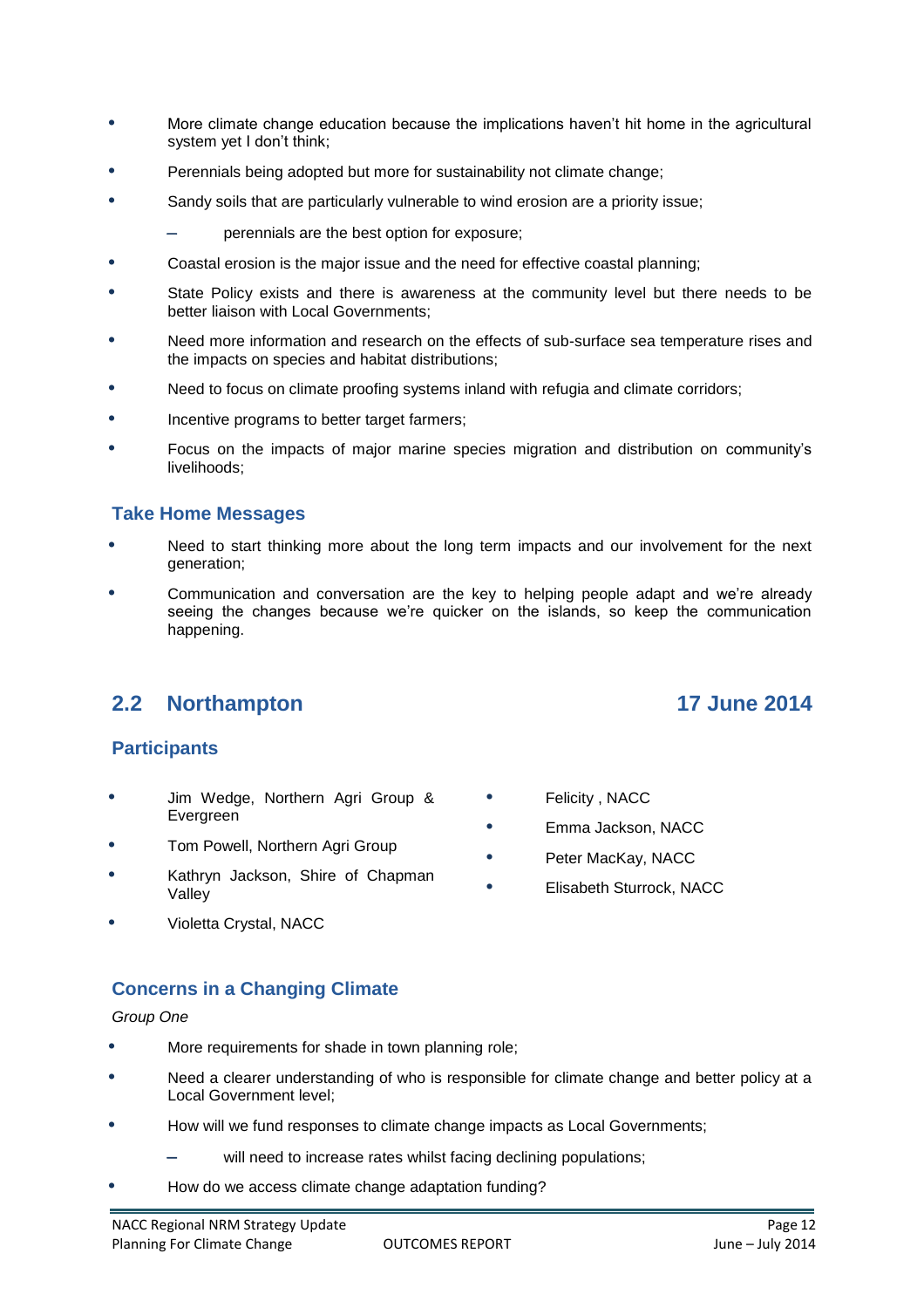- **•** Local Government lacks the capacity to adapt to climate change outside of its own core duties;
- **•** Need on-ground actions not just high level talk.

#### *Group Two*

- **•** Australia has a low effect on mitigation and emissions globally so we need to focus on adapting to a hotter, drier climate;
- **•** Small communities will die, it's already happening to a degree;
- **•** Access to finance is the major barrier to climate adaptation;
- **•** A move to coastal land is too expensive;
- **•** Lower productivity is driving larger farms and commercial strategies;
- **•** Good farmers know what climate change means for the region and it's a scary forward look for farmer's sons;
- **•** Growing population and food demand / security.

# **What We're Doing to Adapt**

#### *Group One*

- **•** Changes to coastal setbacks and Department of Planning regulations;
- **•** Shire of Chapman Valley was part of a Climate Change Adaptation Plan process with Shire of Irwin and City of Greater Geraldton;
- **•** 18 month process with a Steering Committee;
	- very little practical outcomes other than 'build shade structures' which are costly to maintain anyway, trees would have been better;
	- took a short term focus;
- **•** Farmers are using deeper ripping in the area.

#### *Group Two*

- **•** Moving to cropping as a more viable and resilient option than livestock;
	- region is at about 100% cropping as opposed to 50 / 50 traditionally;
	- there just isn't enough pasture and the return from sheep or cattle is too low;
- **•** We've been adapting since the 1980's;
- **•** Using more liming and limited tillage systems;
- **•** Soil improvement (size of the bucket) for stabilising yield;
- **•** Experimenting with GM opportunities, there is currently interest in GM canola;
- **•** Reluctant to plant trees as there are systemic tenure issues;
	- interested in carbon planting but only if it was economically attractive;
- **•** Introduction of perennials on low production land;
- **•** Trees for wind erosion control.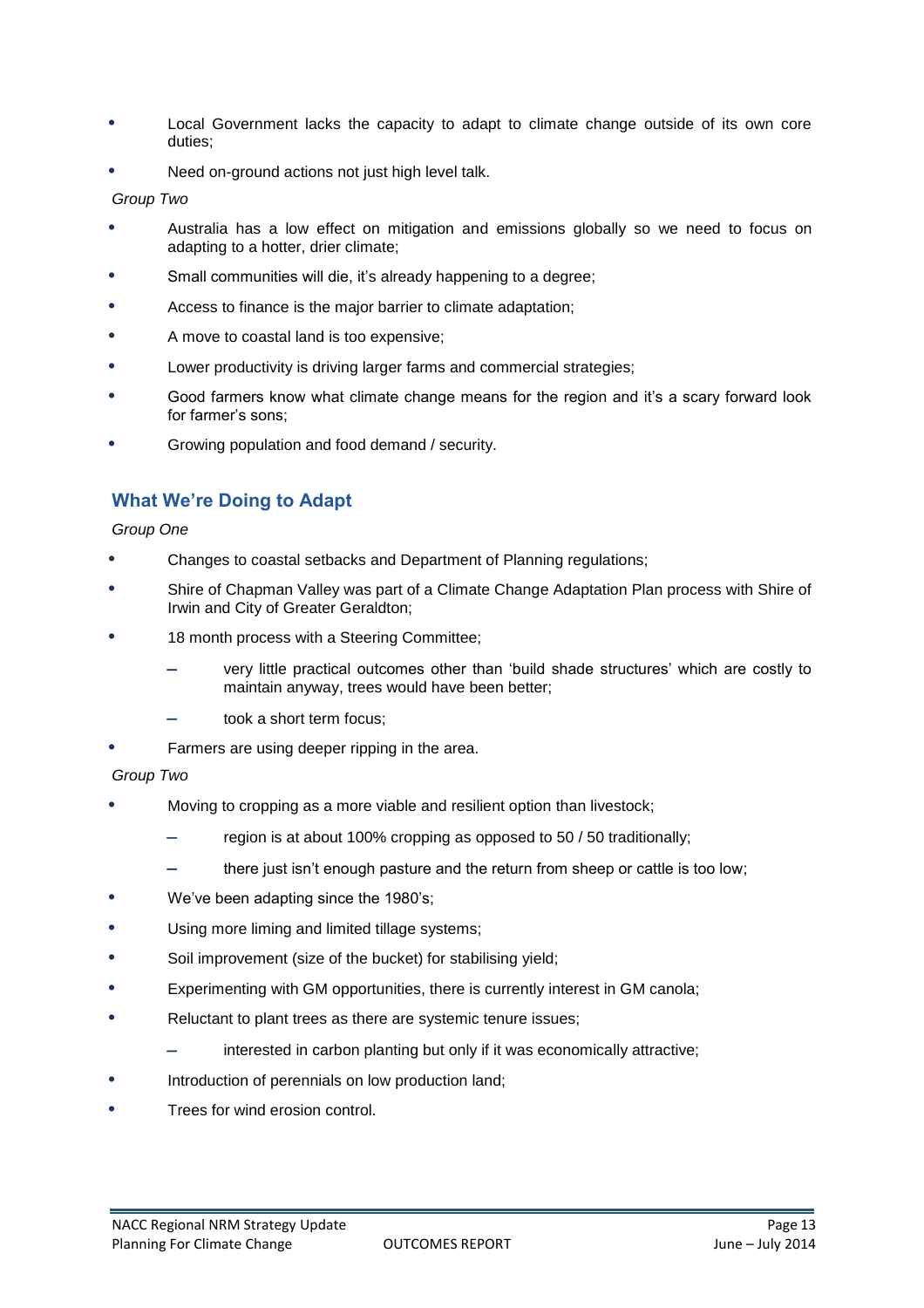# **Priorities in a Changing Climate**

#### *Group One*

- **•** Farms amalgamating plus foreign ownership equals more absentee landholders and the need for feral education and more strategic biosecurity efforts;
- **•** Oakagee Port and the 1 million tonne of rock breakwater has revegetation responsibilities through EPA and LandCorp;
	- but 4WD and recreational values (world class windsurfing spots) will be impacted and the community will need education and information on access;
- **•** Water in the Shire of Chapman Valley is an issue given the scheme water for Nabawa is trucked from Geraldton;
- **•** Town planning setbacks on rivers for high rainfall events and flooding.

*Group Two*

- **•** Wind erosion;
- **•** Build on soil carbon and soil health research and investment;
	- we've had soil carbon tests for so long but they haven't changed, still below 1%;
- **•** Better crop practice such as no till farming and pasture management;
- **•** Bring back the Erosion Incentive Scheme and focus on perennials and soil cover for a better whole of farm approach;
- **•** Incentives for soil improvement (liming and soil carbon);
- **•** Raising productivity on low or non-productive soils (acidic or non-wetting);
- **•** Evergreen whole of farm approach;
- **•** Focus on building resilient communities and use existing examples such as Hyden;
- **•** Future labour supply?

# **Carbon Farming Landscape Analysis**

- **•** Don't want to revert back to bush, if it's already cleared then let's do something productive that delivers environmental, carbon sequestration and agricultural benefits;
	- e.g. perennials, biofuels or stockfeeds;
- **•** Need to better explore the composition of plantings to ensure there are agricultural benefits added to the mix too;
	- develop a manual for farmers that outlines the best plantings for all three benefits;
	- landscape approach is ok but need to understand it varies from farm to farm.

#### **Take Home Messages**

- **•** All we can do is learn to adapt at the ground level because we won't change emissions;
- **•** We need to focus on adaptation and building resilient communities whilst taking advantage of opportunities for mitigation;
- **•** Hope the Strategy has some outcomes and not just become a shelf sitter; drill down to being an effective grant tool that helps us understand the land issues and policies (e.g. town planning for river flooding);
- **•** Can't change climate change but we can learn to adapt and keep communities and farms viable;
- **•** Learn to live with it, not get on top of it; climate change adaptation needs to be sold as sensible stuff for improving communities.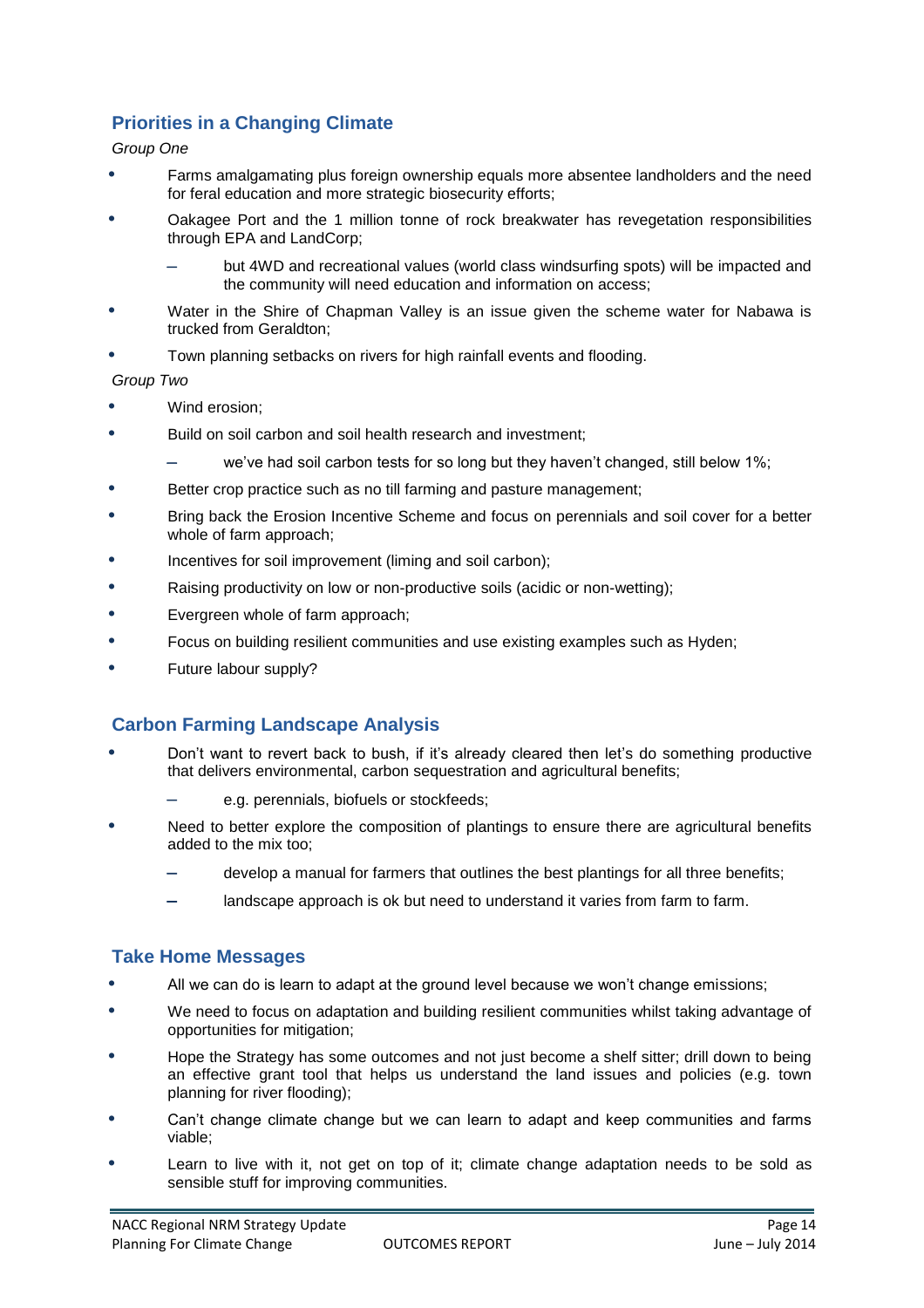# **2.3 Dongara 18 June 2014**

### **Participants**

- **•** Kylie Bessen, Tidy Towns
- **•** Bronwyn Scott, Tidy Towns / Shire of Irwin
- **•** Riki Porteus, Tidy Towns / Shire of Irwin
- **•** Sally Connolly, Community Member
- **•** Jude Johnson, Community Member,
- **•** Roger Johnson, Community Member
- **•** Sarah Taylor, NACC
- **•** Emma Jackson, NACC
- **•** Peter MacKay, NACC

#### **What We're Doing to Adapt**

#### *Group One*

- **•** Replanting of dunes since 2010 through NACC and MIG funding to respond to a drier climate;
	- latest plantings have survived the 13/14 summer season;
- **•** Waterwise gardening program for picking the right plants in a changing climate and workshops with gardening gurus;
	- targeted at households and have had good buy in from community but harder to change practices in public areas;
- **•** Small group in community using bush tucker more;
- **•** Tidy Towns has been building awareness about reducing carbon footprints through using local foods, sustainable energy and discouraging plastic bags;
- **•** Through the Shire of Irwin Reconciliation Action Plan we've been focusing on Traditional Ecological Knowledge more to help community predict changes in the climate more easily;
- **•** The Shire's Green Infrastructure Plan is at the conceptual stage but hasn't translated to ground level practicality or action at this stage;
	- we shouldn't wait until it's endorsed, we should just act;
- **•** NACC could help with expertise and guidance in promoting waterwise street trees and plant selection;
- **•** We hold kids gardening and recycling programs in the school holidays that get great turnouts;
- **•** NACC could help to provide education packages and guides;
- **•** The tip is getting new infrastructure with better recycling capacity;
- **•** Earthcarers course on things like recycling and composting has been running for two years through Tidy Towns.

#### *Group Two*

- **•** Dune planting at Southbank and Rivermouth to act as a buffer to sea level rises plus general weed clearing on the dunes;
	- preventative measures for erosion and dune degradation;
- **•** Managing beach and offroad access in the dunes to prevent erosion;
- **•** School group educational programs;
- **•** Have noticed flooding and a change in the bar height;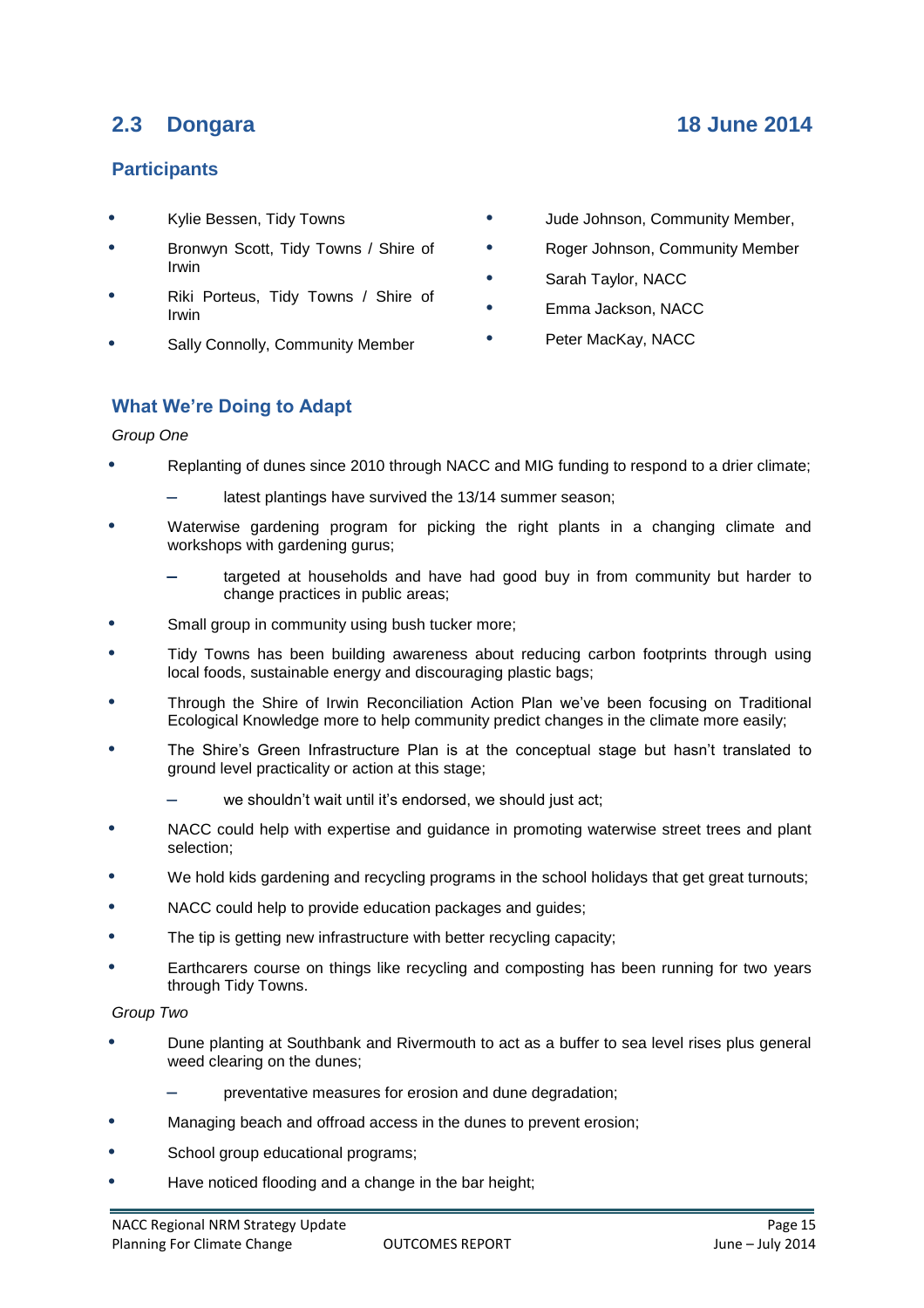- **•** Proactive planning policy at the Racecourse development about not building on the sand dunes;
- **•** Low tillage agriculture;
- **•** Mixed perennials with cropping to combat extensive soil erosion;
- **•** Farmers are moving out of livestock and into cropping;
	- but during droughts have moved back into livestock;
- **•** More sustainable living systems using solar and passive design are increasing;
- **•** Very effective waterwise and water saving program.

# **Priorities in a Changing Climate**

*Group One*

- **•** Sustainable towns and looking at the amount of packaging on products and encourage more farmers markets in town;
	- encouraging local produce given you can't even get local fish in Dongara;
- **•** Aboriginal heritage targets need proper involvement with communities;
- **•** Need to get a proper definition of economic and population viability;
- **•** All LGA's to have a street tree policy that looks at waterwise trees for a changing climate that might also have carbon sequestration benefits;
- **•** NACC could provide incentives and technical information here;
- **•** Livestock practices and the impacts of feral animals;
- **•** Weed management (Golden Crown, Boxthorn, Japanese Pepper) and holding land managers accountable both on farms and in town;
	- better communication of NRM messages with the broader community e.g. a weekly column in the *Midwest Times* on the 'weed of the month';
- **•** Better cross cultural workshops with Aboriginal groups and the wider community to build relationships rather than just targets for sites;
	- use art or food as a common point;
- **•** NACC definition of effective adaptation;
	- number of attendees going to workshops or working in groups is a better measure of engagement in NRM;
- **•** More Local Government involvement in NRM.

*Group Two*

- **•** Assistance from NACC with sourcing and navigating funding to help with community submissions;
- **•** Energy efficient technology for housing design;
- **•** Water efficient solutions and recycling for both the regional and local household levels;
- **•** Climate sensitive gardens for reuse of water;
- **•** Better water capture and storm use;
- **•** Town planning to incorporate greening streets in a waterwise manner for leafy, cool streets in a hot and dry climate;
- Fire resilience in our revegetation to make sure we're planting retardants and perennial trees;
- **•** More community group actions and projects with the Shires like the Coastal Monitoring App;
- **•** Increased opportunities for volunteers through Coastcare.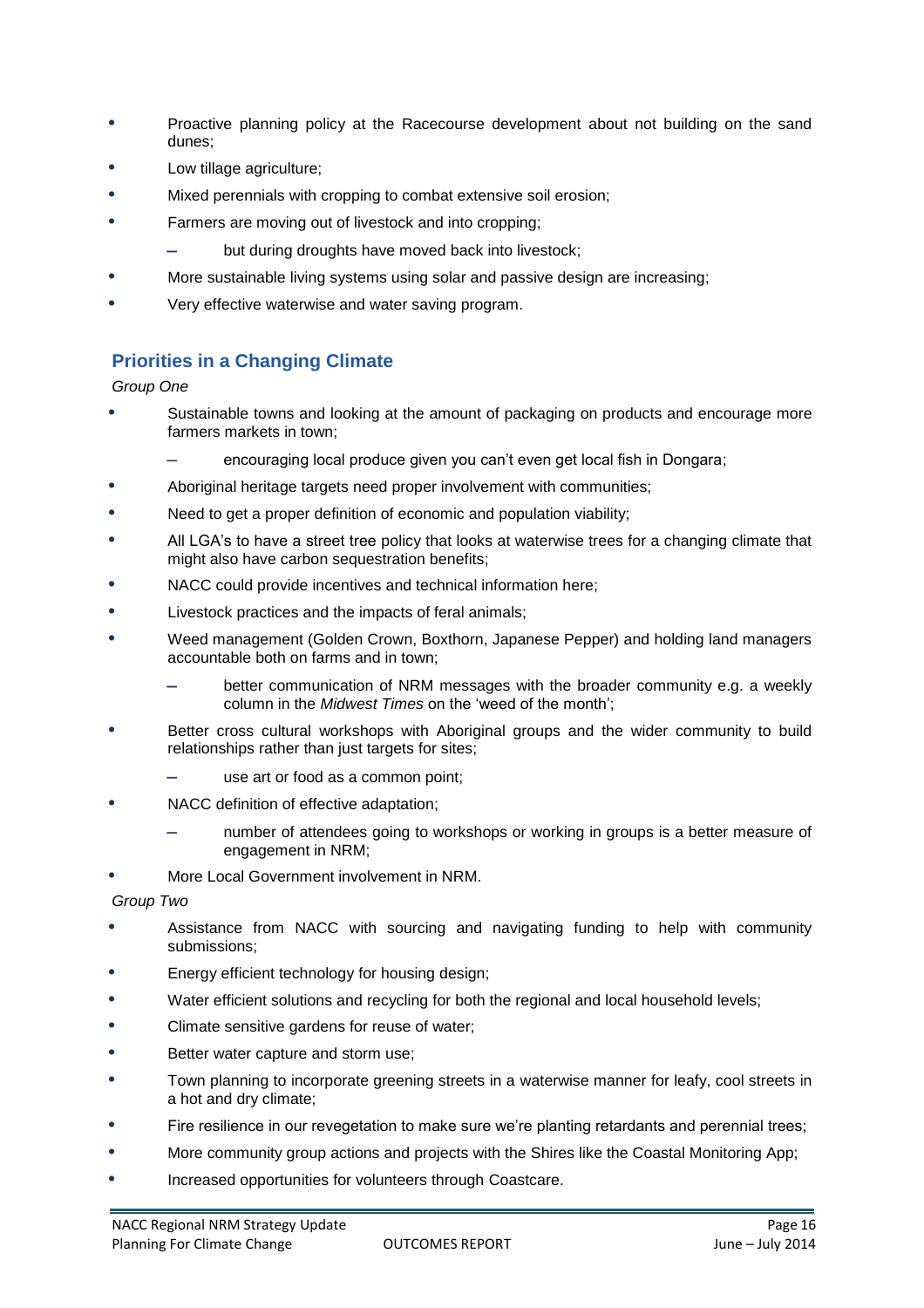#### **Take Home Messages**

- **•** More education is needed in what people can do themselves to adapt to climate change rather than focusing on seawalls;
- **•** Just do it and start adapting;
- **•** Be strategic in how funding is allocated with a changing climate;
- **•** Need to contribute personally and change the next generation;
- A change in thinking from 'it can be done' to 'it must be done';
- **•** We need to constantly review, plan and implement our local activities;
- **•** Education is required at all levels (not just digital) and especially targeting schools and practical demonstrations.

# **2.4 Moora 23 June 2014**

#### **Participants**

- **•** Helen Watkins, Moore Catchment Council
- **•** Rachel Walmsley, Moore Catchment Council
- **•** Greg Burrows, NACC
- **•** Bev Port Louis, Mogumber
- **•** Noel Dodd, Consultant
- **•** Tony White, Farmer Miling
- **•** Fiona Falcolner, DPaW / Waddy Forest LCDC
- **•** Rodger Walker, NACC
- **•** Emma Jackson, NACC
- **•** Peter MacKay, NACC

# **What We're Doing to Adapt**

#### *Group One*

- **•** We're already seeing the impacts on viability, especially in the Eastern Wheatbelt and the leading land managers are already adapting, they're ahead of the researchers because they've got to survive;
- **•** Making unproductive land more productive with a whole of farm approach and the tools to adapt;
	- perennials being introduced;
	- dry seeding;
	- Variable Rate Technology;
	- soil moisture probes;
	- increased liming;
	- increasing soil moisture probes;
	- harvest grain management e.g. drying grain;
	- diversification of farm business;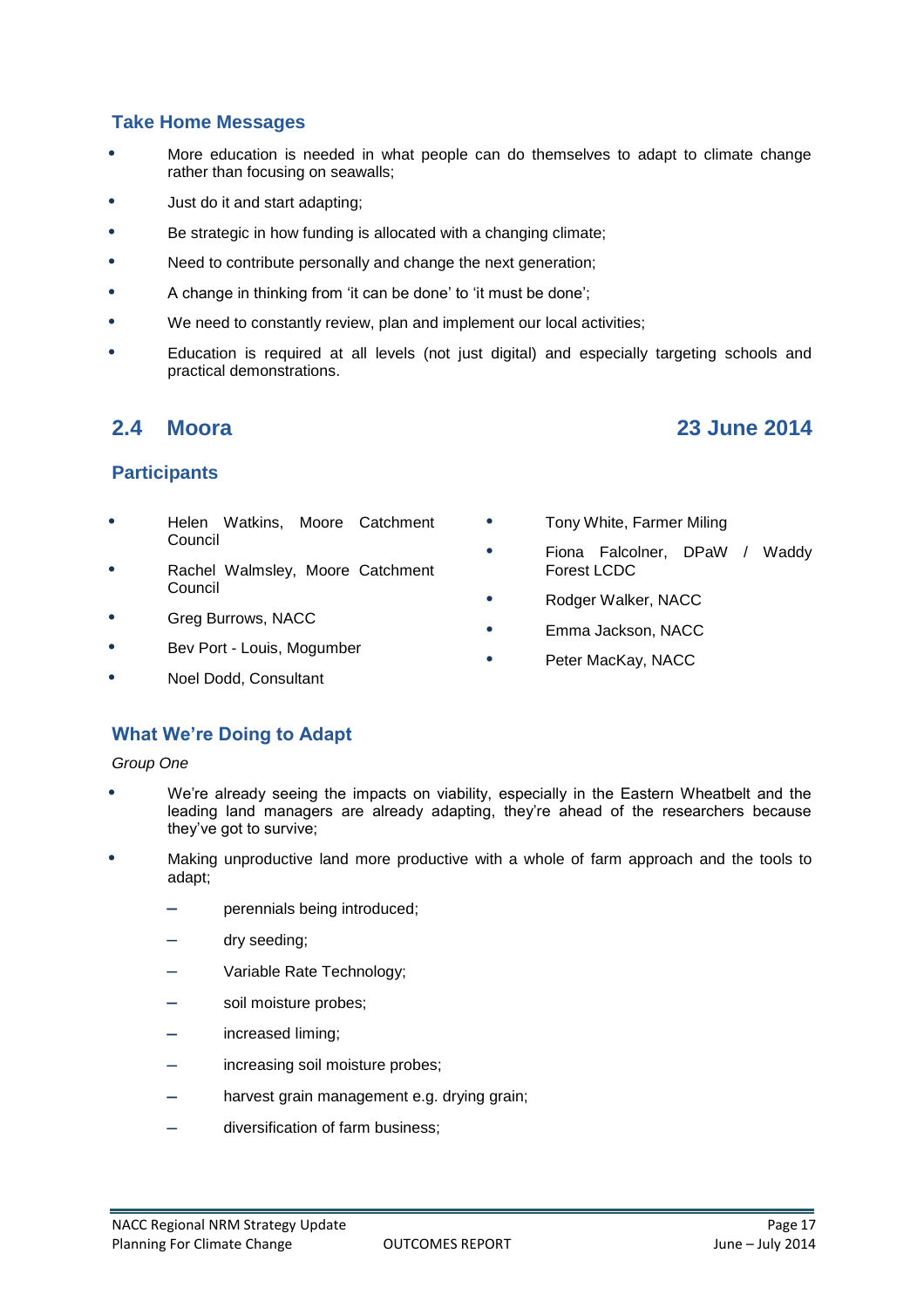- **•** Incentivised perennials program in the past was very successful;
- **•** Moore River Corridor project worked well;
- **•** Buntine / Marchagee Recovery Catchment (saltbush and perennials) did a landholder survey on wind and water erosion with a 70% response that outlines a lot of current practice

*Group Two*

- **•** Dandaragan has moved from stock to cropping with a drop in rainfall from 26 inches to 20 inches;
- **•** A move away from livestock means less jobs in communities for Indigenous workers who traditionally worked with livestock;
- **•** Farmers are using deeper bores and bigger catchment areas;
- **•** No till farming on most farms to adapt to wind erosion;
- **•** Less viable farms means we're trying to cut back on labour costs, so using more mechanised systems;
- **•** More farmers using perennial pastures to take advantage of increasing summer rains;
- **•** There is a shift in the region from agriculture to mining and it is having impacts on Indigenous cultural sites;
	- the area behind Cataby roadhouse is pegged for 14 pits in an area with significant sites.

# **Priorities in a Changing Climate**

#### *Group One*

- **•** Farm tenure and Native Title negotiating rights for land use and groundwater in a region shifting from agriculture to mining;
	- the effects of this shift on our wetlands and cultural sites;
	- there are 57 mining tenements pending on Mogumber that will affect the land and Cultural Law;
- **•** We have 3 significant cultural sites along the river that will be affected by a rise in river levels with more extreme weather events;
- **•** Corporate amalgamated farms with international owners;
- **•** \$10 million dollar purchases driving the minimum operating viability of a farm from 2,000 ha to 5,000 ha;
	- buying up water licences, large scale cropping and farms that can be used as tax deductions;
- **•** Means 10 traditional family farms are being managed by a small team;
	- most young people are leaving farming;
- **•** Changes in family roles and professions (e.g. the farmer looking after the kids and the land while the wife is a paramedic in town);
- **•** Aboriginal farms that were purchased in the ATSIC days are also becoming less viable in relation to current enterprises;
- **•** Increasing mechanisation and less labour for local workers;
- **•** Less jobs for Aboriginal communities and increasing youth suicide;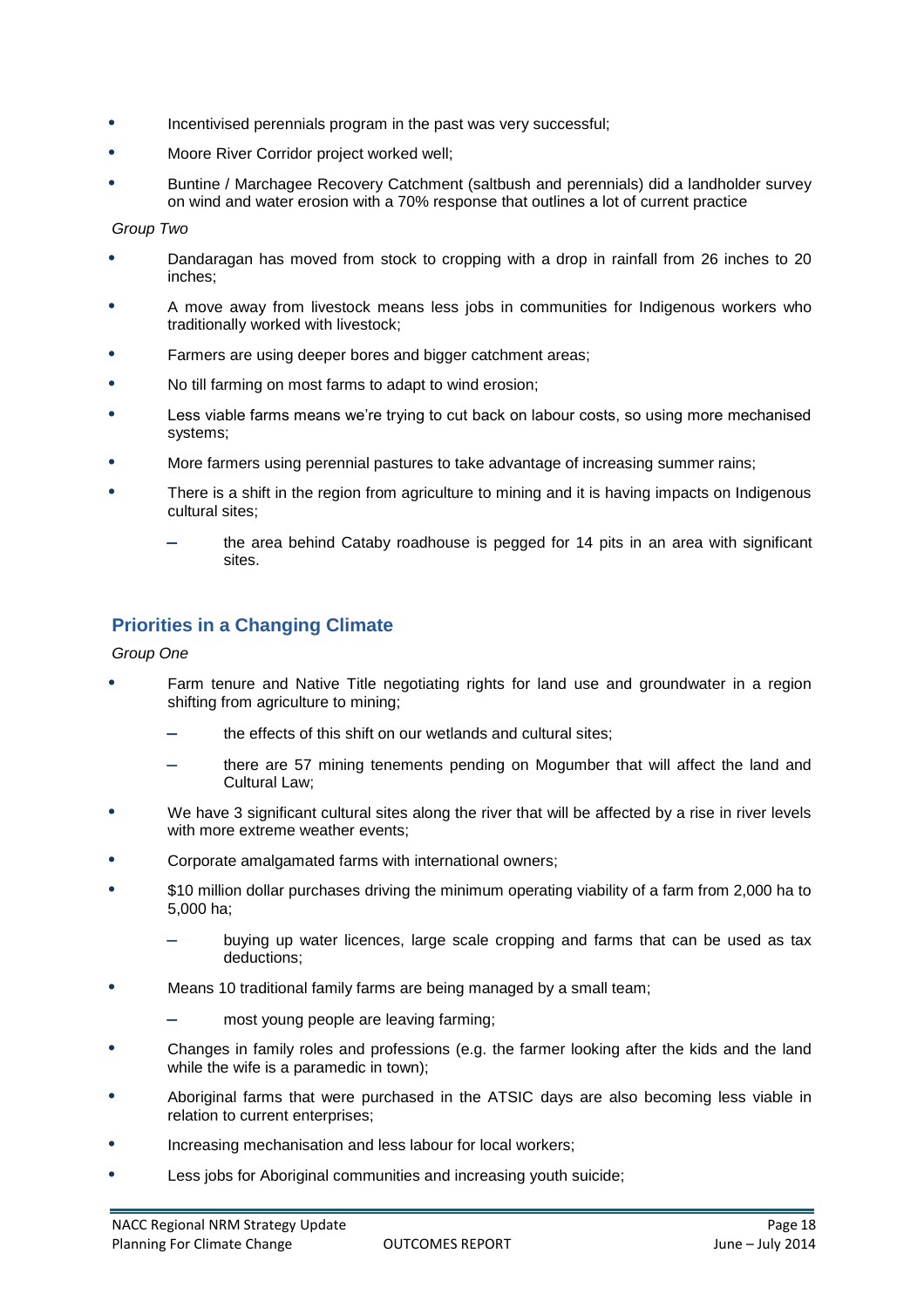- **•** Aboriginal coastal sites (soaks etc.) will be lost with sea level rises;
- **•** Support and promotion of leading landholders who are making real changes (get the scientists out of the office);
	- support from NACC and the scientific community to develop ideas from on-ground leaders and local heroes;
- **•** Education around heritage sites to increase understanding and respect for Aboriginal culture;
	- e.g. men are not supposed to touch Christmas Trees and farmers are clearing them;
- **•** Build a cultural understanding of the wider catchment area because farms are cautious of the unknown around heritage sites (they are happy to protect them but don't like to be boxed in by a formal process);
- **•** Managing heritage sites needs a long term outlook not just a once off project;
- **•** Adapt the school curriculum to provide pathways into TAFE and jobs or work experience in the region;
	- farmer to adopt a school regionally and communicate that there are future in agriculture in the region;
- **•** Sustainable employment at all levels in rural communities leads to improvement in NRM.

#### *Group Two*

- **•** Concerned about the management of carbon plantings e.g. invasive and grazing;
- **•** Need to recognise the values of biodiversity to local systems and take a holistic approach;
- **•** Need more connection between the city and country via NACC as the communications link in the region for NRM;
- **•** Want DAFWA and DPaW to continue providing expertise and maintaining the dryland farming extension role;
- **•** NACC to strengthen face to face relations with grower groups and better integrate their work with each other;
- **•** NACC to hold R&D events on sustainable agriculture between the major groups;
- **•** Spiny Rush and Broome Bush programs;
- **•** Security of tenure (covenants) on change of ownership
	- e.g. gain funding for remnant vegetation then land use can potentially change with a change of ownership;
	- value of trees and remnant vegetation;
- **•** Incentives for best practice;
- **•** Banks to provide dollar recognition for carbon lands and walk the talk;
- **•** Increase the value and provide rate incentives for vegetated lands to increase whole of farm systems;
- **•** Opportunities relating to offset lands and how they are to be managed into the future;
	- e.g. developers buy bush and manage it in terms of firebreaks and fencing;
- **•** Sustainable employment pathways for Indigenous communities;
- **•** Improved NACC engagement and arrangements at the local level;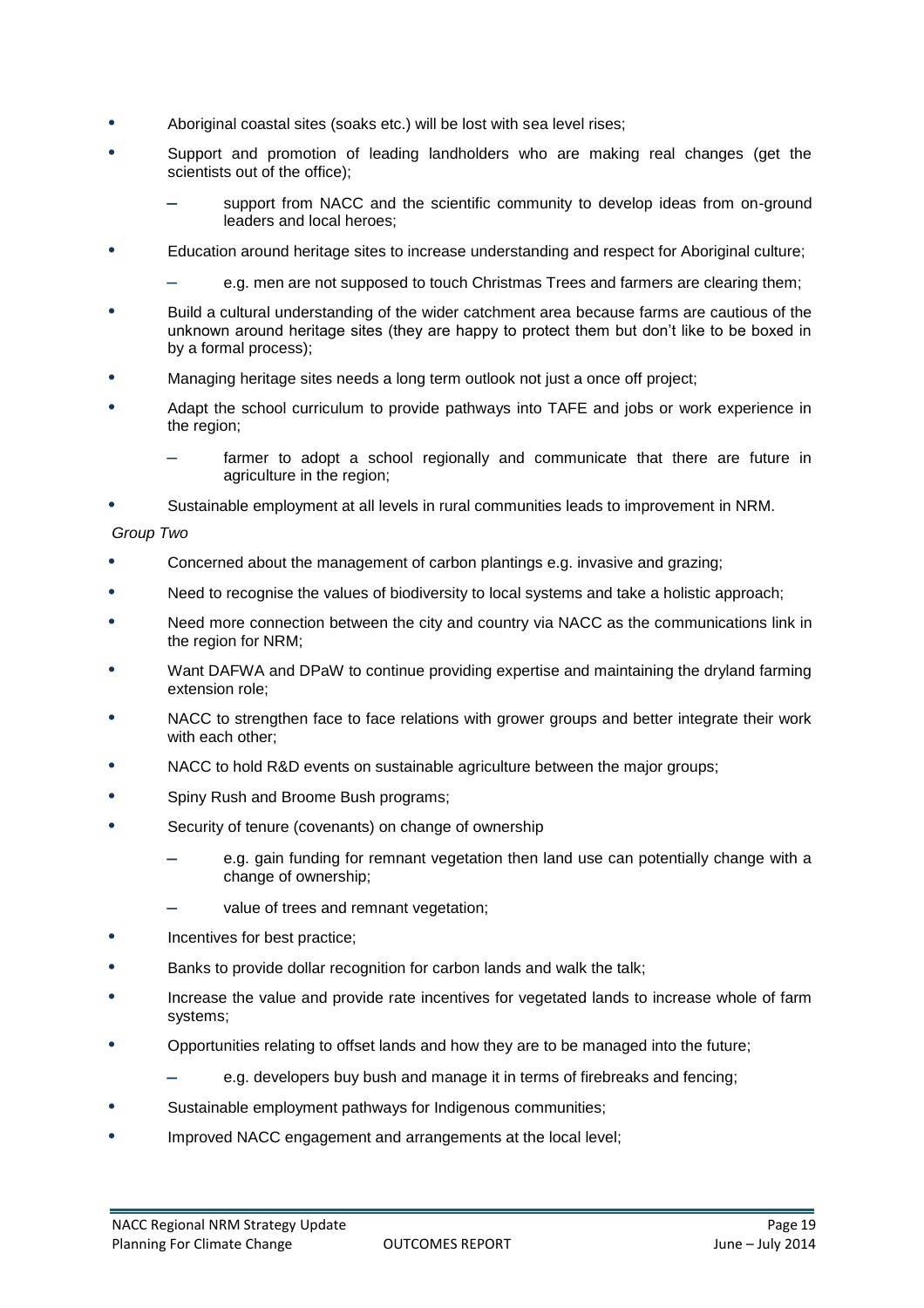- **•** NRMO's nominated to leading catchment groups;
	- combat the NACC staff turnover by using the experience of those in the district rather than recycling new people;
- **•** NACC needs more continuity over its programs;
- **•** Alternative energy on-farm and off-farm (biofuels, solar and wind) given our reliance on boats;
- **•** Mapping of underground water sources;
- **•** Fire management regime needs more research, consideration and recovery;
	- we're burning the country in a drying climate;
	- look at Indigenous burning knowledge;
- **•** Highest priority is wind erosion;
- **•** Increased emphasis on soil acidity;
- **•** Should view climate change adaptation as an opportunity not an issue;
- **•** Need more transparency in management of DPaW offset lands.

# **2.5 Perenjori 26 June 2014**

# **Participants**

- **•** Bev Logue, Perenjori Farming Forward;
- **•** Lizzie King, NACC / Yarra Yarra;
- **•** Heather Legge, NACC;
- **•** Rodney Butler, Farmer;
- **•** Phil Logue, Perenjori Farming Forward;
- **•** Jude Cusworth, NACC / Gundawa;
- **•** Rolan Deutekom, NACC;
- **•** Peter MacKay, NACC.

# **What We're Doing to Adapt**

#### *Group One*

- **•** Planted saltbush for better stock management, improved summer rain use and increased productivity;
- **•** Join farmer, research and information groups for easier access to knowledge (it can be time intensive doing the research yourself);
- **•** Recognising and improving soil constraints through soil testing and adjusting pH levels;
- **•** Improved water use efficiency;
	- no till farming, stock management, machinery changes, contour working and increased ground cover;
- **•** Crop rotation and drought tolerant crops;
- **•** Increased technology use and availability (e.g. WeedSeeker to reduce fuel and chemical inputs).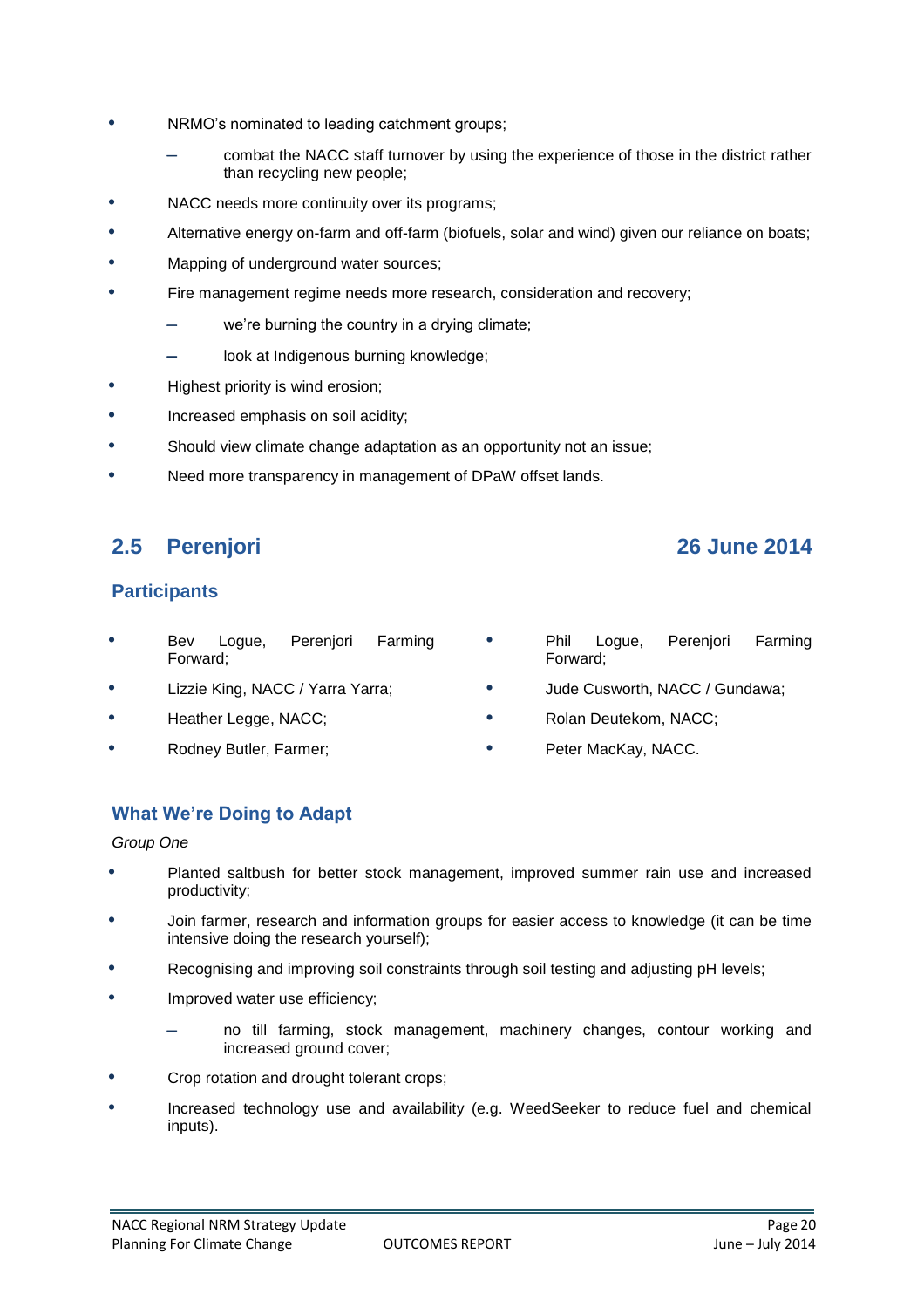#### *Group Two*

- **•** Improved water harvesting through no till farming systems;
- **•** Planting for saline lands (saltbush and other varieties);
- **•** Native, waterwise gardens;
- **•** Less sheep and a move to more cropping;
- **•** Using different wheat breeds based on knowledge from our farming group;
- **•** Raising the productivity of the land;
- **•** Solar power on homes;
- **•** Farms are amalgamating and the population is declining with people moving to urban centres and the coast for work;
	- industry is moving out of towns;
- **•** Mining Drive-In Drive-Out didn't happen based on the mine's decision;
- **•** Incorporating more holistic management for the farm based on broad social, environmental and financial goals.

#### **Priorities in a Changing Climate**

- **•** Assistance in exploring carbon farming through NACC and CarbonQuest;
	- would need to provide biodiversity, carbon and agricultural benefits for it to be of value to farmers;
- **•** Educating communities on the value of biodiversity in a farming system;
- **•** Biodiversity plantings for livestock management (e.g. mixed species for grazing to balance economic and biodiversity benefits);
- **•** Landscape scale connectivity in biodiversity work;
- **•** Simple education through the whole network on the value of a healthy farming system;
	- good soils and cover (100% cover 100% of the time);
- **•** Long term holistic management;
- **•** Biodiversity and getting communities involved not just land managers;
	- crowd-funding style approach to getting the wider population involved and building awareness that it's everyone's problem because we often only communicate to ourselves e.g. articles in the Countryman;
- **•** NACC to play a role in building wider awareness through innovative methods like the Coastal Monitoring App;
- **•** Better delivery of NRM information to landholders by getting consultants and agronomists on board with the messages;
- **•** NACC partnering with a university to research revitalisation of rural communities;
	- how can it be done better with less people and services;
- **•** Better Aboriginal involvement in NRM and maintenance of sites;
- **•** Resilient communities including partnerships, educational pathways and higher engagement;
- **•** More footprints from NACC.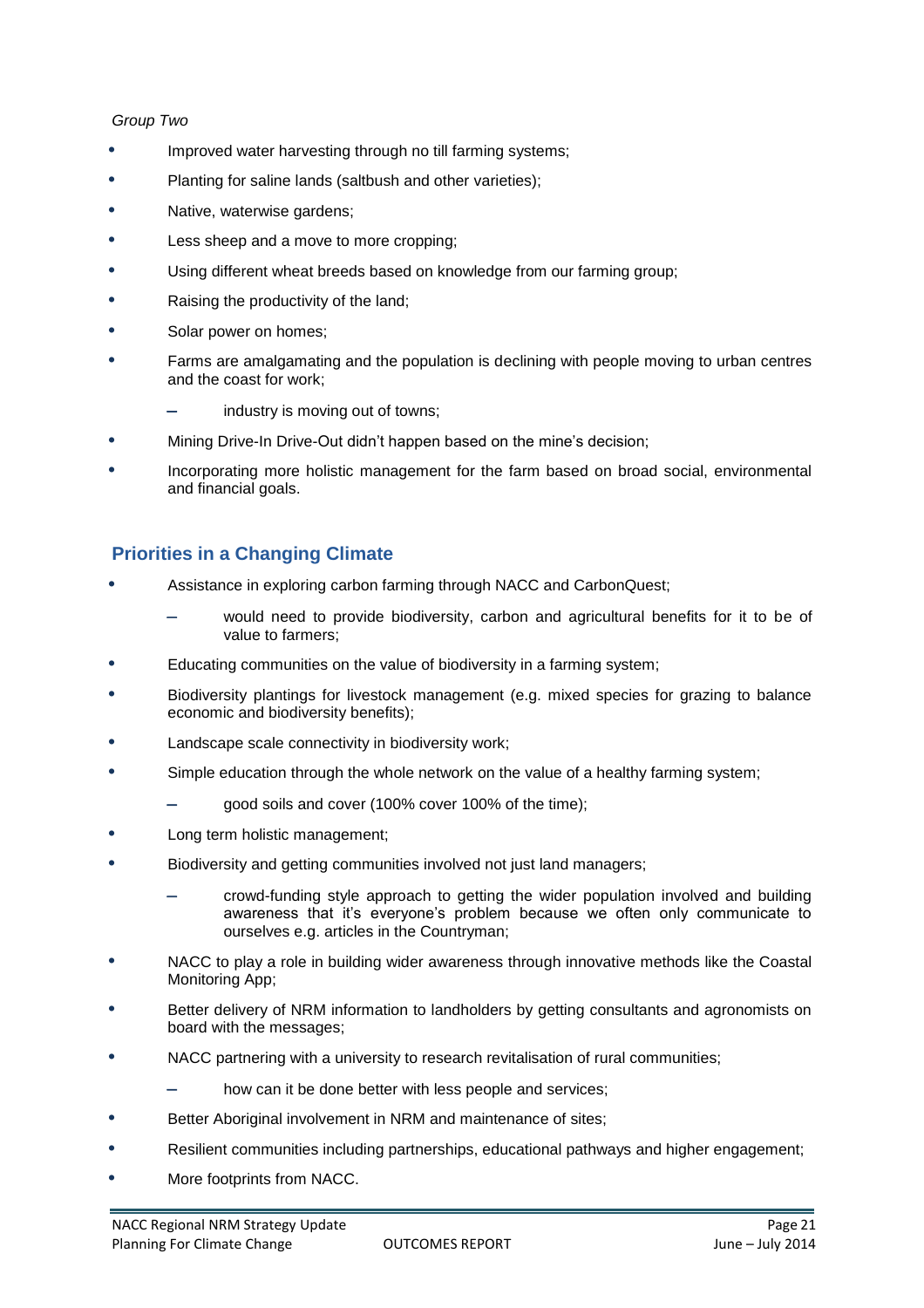# **Carbon Maps**

- **•** Would want to see a social benefit analysis done for these maps to get an idea of the work surrounding tree farms;
- **•** By allocating value to land based on carbon, could it alter the agricultural value of that land?
	- yes but this is a first cut guide that hopefully would be used when planning at the next level for projects like the Yarra Yarra Corridor;
- **•** A lot of land here is showing potential for multi-use plantings that would mean we're still using the land but hopefully also gaining some biodiversity and carbon outcomes.

#### **Take Home Message**

- **•** More connection with each other at the regional level for increased information and knowledge;
- **•** Better communications and sharing;
- **•** There is scope to reduce the effects of climate change but we need to better cooperate;
- **•** Get out there and start building action;
- **•** Long term planning and commitment to action;
- **•** Start doing something;
- **•** It's all about good management practices not just adapting to climate change;
- **•** Strategic spread of projects is needed;
- **•** Choose language carefully, don't call it climate change adaptation and people will pick it up easier.

# **2.6 Gingin 01 July 2014**

#### **Participants**

- **•** Sandy Pate, PRNRM / Farmer;
- **•** David Rickson, Gingin Water Group;
- **•** John Braid, GWG / NACC Board;
- **•** Bob Wilson, Evergreen;
- **•** Phil Barrett Lennard, AgVivo / Farmer;
- **•** Kerry Fewster, Farmer;
- **•** Rosannah Hindmarsh, Ellen Brockman Catchment Group
- **•** Ruth Harley, Image Resources;
- **•** Peter Davies, ex Image Resources / Community Member;
- **•** Rodger Walker, NACC;
- **•** Peter MacKay, NACC.

# **What We're Doing to Adapt**

#### *Group One*

- **•** Groundwater and rainwater harvesting and improving water efficiency (house and property);
- **•** Mitigation focused revegetation;
- **•** More sustainable land use and restoration of degraded lands;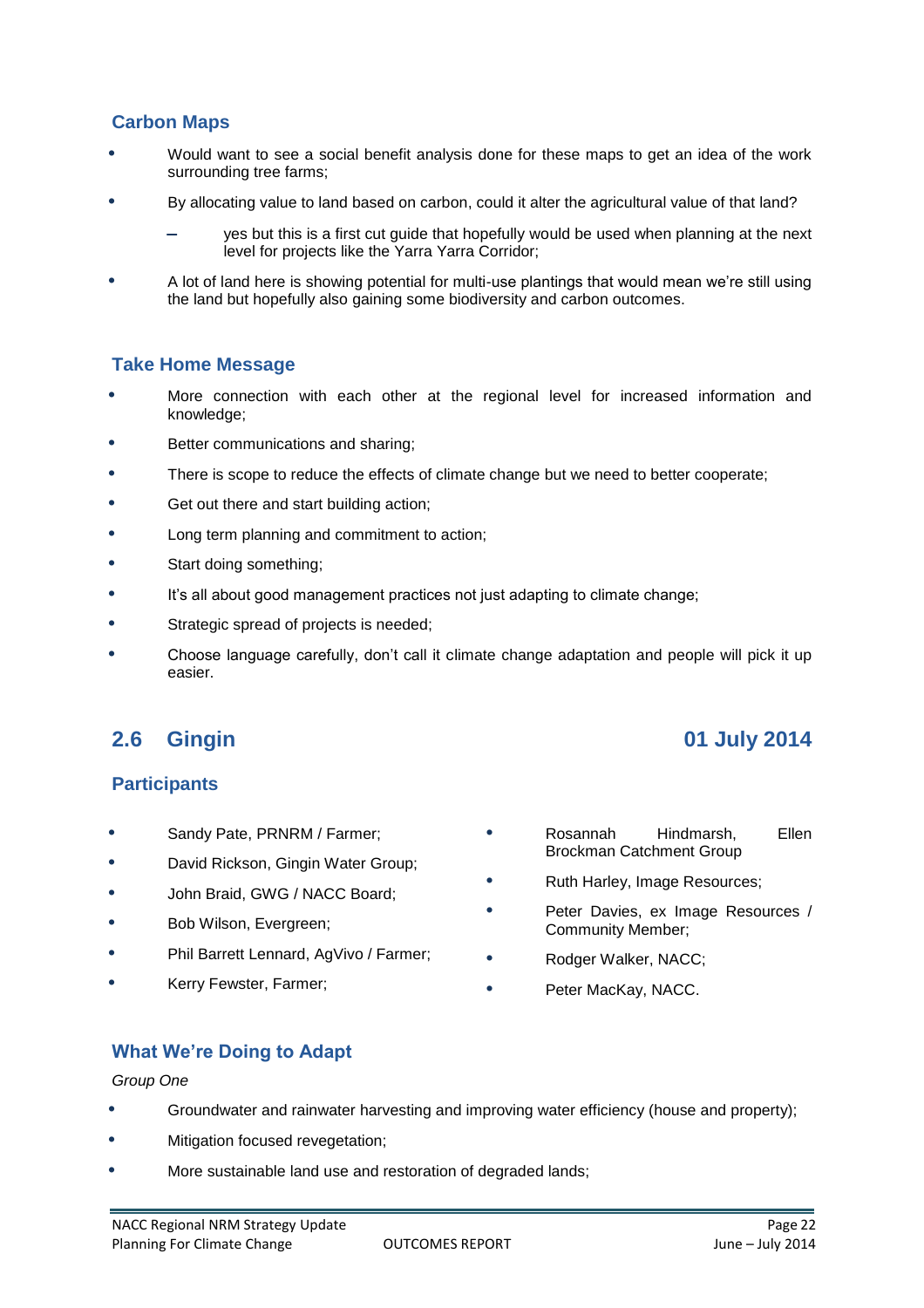- **•** Decreasing the stocking rate;
	- now more responsive;
	- lower core numbers;
	- buy in wet years;
	- better water use;
	- more cropping in high rainfall zones;
	- increased perennials;
- **•** Decreased rainfall and increased fertiliser pushed a move into serradella;
- **•** Far better pasture management and lower tillage;
- **•** Clearing permits and approvals through LGA planning;
	- improved inputs into regional and LGA planning;
- **•** Looking North and East to see what farmers are doing in response to climate change;
- **•** Dry winters / late breaking season and onset means planting in July not June now;
- **•** Strategies in summer such as agistment, perennials, windrowed pasture and standing fodder crop;
- **•** Improved extension services and respected, knowledgeable lead farmers;
	- hard to get real change;
- **•** Use of deep rooted perennials;
- **•** Investments in better water management to address over extraction of groundwater

#### *Group Two*

- **•** Deep rooted fodder trees and shrubs to stop wind erosion;
- **•** Subtropical perennials to take advantage of out of season rainfall and improve soil stability and year round production;
- **•** Formed Evergreen in Badgingarra to focus on better pasture systems and it has spread across the region;
- **•** Tree crops;
- **•** Spraying for frost protection of horticultural crops using liquid polymers over the last 6-7 years;
- **•** Spray Kaloin paste over citrus crops in summer to provide sun protection;
- **•** Using new varieties and focusing on trials in China to adapt to changing conditions;
- **•** New sources of rootstock from Pakistan;
- **•** Growing ornamentals for nurseries in drier areas of Australia;
- **•** Tunnel houses for vegetable crops;
- **•** Better education of individual landholders through Gingin Water Group on planning documents for water supplies and piped water stock;
- **•** Identification of alternative water supplies and better measuring use and efficiency of adaptations;
	- the irrigation industry needs more efficiency;
- **•** Alternative crops such as Chinese Date.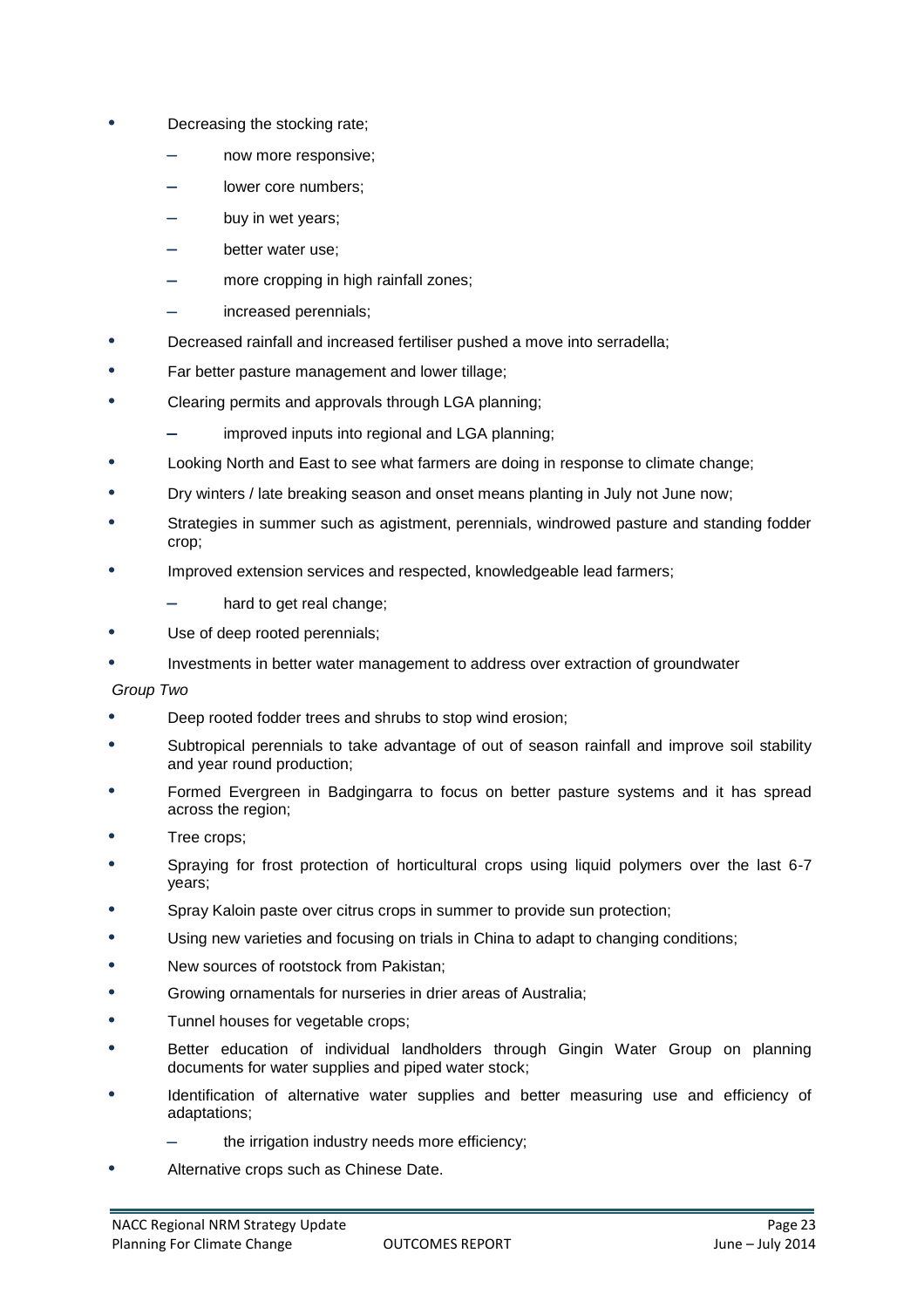#### *Group Three*

- **•** Switched to using saltwater for beekeeping after the Brook stopped running;
- **•** Loss of habitat for beekeeping due to clearing and loss groundwater means we've had to move our bees further out to the East;
- **•** We export bees to Canada as their populations are in decline but less productivity recently means we're exporting less;
- **•** Where we put our bees changes depending on bushfires, as the first 5 years after a fire sees a loss in productivity then it becomes very productive;
- **•** Image Resources has been planning for the groundwater drawdown on the Yarragadee and superficial aquifers that its production will create;
	- difficult to distinguish the extent to which the mine will affect the groundwater given the current local horticulture drawdown;
- **•** Image has been taking a responsible approach to managing groundwater supplies regardless of who creates the impact;
	- also developed hydrogeological modelling for the aquifers that will be calibrated once the mine enters production;
- **•** Avocado farm purchased particularly for its North facing aspect to avoid frosts but they have become more frequent with drier winters;
	- had to purchase \$150,000 of overhead sprinklers to combat the frost which works but then puts further pressure on the groundwater supply;
- **•** Using more environmentally friendly chemicals;
- **•** Experimented with perennials but they were too variable;
- **•** Move from stock to cropping which is ok for the heavier country but some of the sandier soils are struggling.

# **Priorities in a Changing Climate**

- **•** Soil health and defining sustainable land use to make sure we're gaining productivity per mm of rainfall in a drying climate;
- **•** A focus on how this will be effectively implemented to improve on the 2005 delivery of the Strategy;
	- identify the key drivers / Agencies and how it will be measured;
	- NACC has it's own Strategic Plan that it can control however the Regional NRM Strategy sits around that and responsibility sits with a number of groups;
- **•** Clarify the areas of responsibility for implementation and get some agreement on delivery roles;



- **•** NACC needs to pick up on the gaps in delivery of this Strategy and focus on keeping groups accountable, not just it's own projects;
- **•** Would like to see an increase in partnerships;
- **•** The overall water issue in Gingin, particularly water licences and use against quotas (currently penalised for underusing water);
	- incentives for water saving on licences is a priority;
- **•** The aspirational goals are too broad;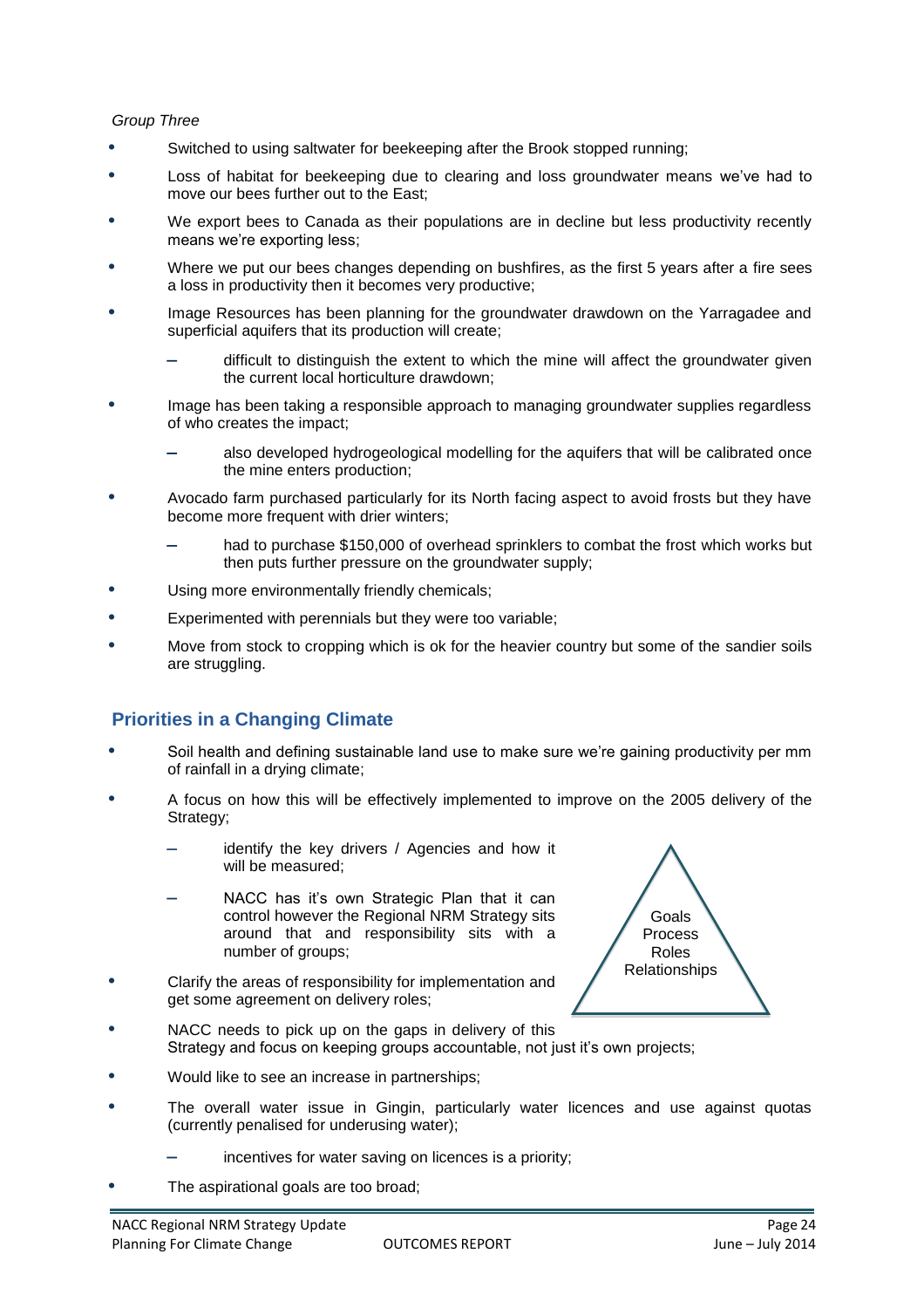- **•** Resourcing field officers for more experienced people on ground and better implementation;
	- there is too much emphasis on volunteering;
- **•** Water licences and less power to individual holders;
- **•** Reduced chemical use from commercial to domestic use;
- **•** Reduce the focus on carbon farming given the poor example the SW timber industry set regarding land values and market manipulation;
	- would like NACC to work with LGA's for a really strategic approach to any carbon farming;
	- take a risk averse approach to carbon farming to avoid any adverse effects on agriculture;
- **•** A revival of the Target Investment Plan for perennials, as it was a successful initiative;
- **•** Increased direct seeding of plants in corridors;
- **•** NACC to develop a more effective approach to delivering on the Regional NRM Strategy that sees better communication and partnerships with LGA's and community groups (e.g. NACC>LGAs>Community / Farming Group);
	- need to ensure local issues are not falling through the gaps by creating NRM partnerships with LGAs as core business;
- **•** For Gingin, carbon capture is as much about maintaining the natural habitat as it is planting;
- **•** Where does the money come from and is 2020 too close?
- **•** A clear definition of the size of land managers;
- **•** NACC to work more effectively with community groups to achieve targets given the decrease in State Agency funding;
- **•** NACC to focus on using more industry best practice guidelines and quality assurance tools for achieving NRM targets, as most horticultural businesses are required to do already;
- **•** NACC to address the move from an NRM focus towards an economic development (agriculture and horticulture) focus;
	- move back towards the NRM space;
- **•** NACC to separate core responsibilities from strategies where they will play the support, lead or minor role and effectively communicate those positions.

#### **Take Home Message**

- **•** Effective execution;
- **•** Very informative;
- **•** Effective;
- **•** Good people;
- **•** Interesting;
- **•** Provocative;
- **•** Inspiring;
- **•** Good feedback.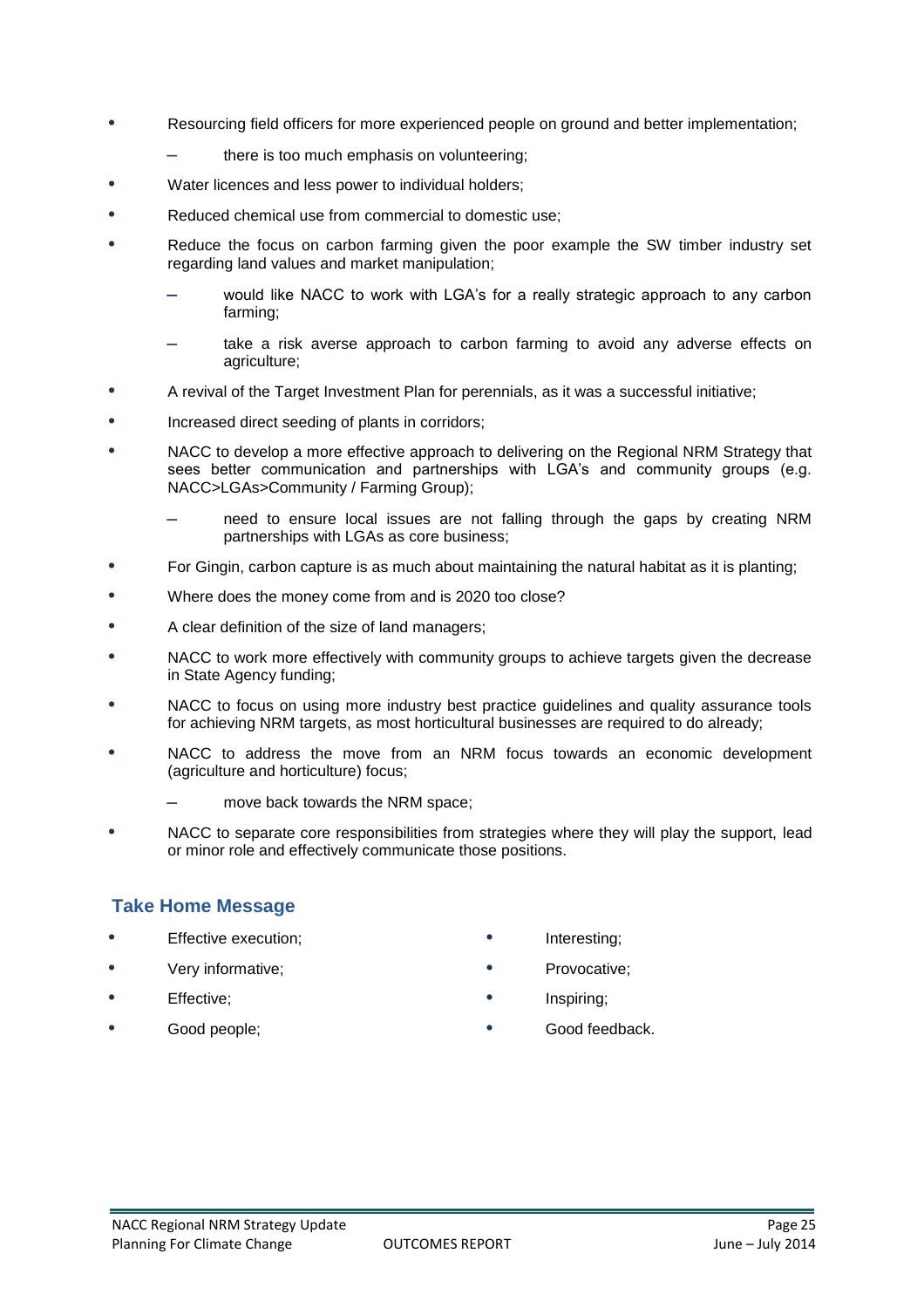# **2.7 Lancelin 02 July 2014**

### **Participants**

- **•** Jan Richards, Ledge Point CoastCare;
- **•** Anita Jarvis, Friends of Lancelin Coast;
- **•** Heather Hatch, Friends of Lancelin Coast;
- **•** Dianne Edgar, Friends of Lancelin Coast;
- **•** Philippa Schmucker, NACC;
- **•** Peter MacKay, NACC.

# **What We're Doing to Adapt**

#### *Group One*

- **•** Using energy saving light globes in homes;
- **•** Revegetation of sand dunes at Ledge Point to counteract storm surge and sea level rises;
- **•** Planting native vegetation to counteract bare sand on the farm at Wanerie;
- **•** Moving from lawns to native gardens in homes;
- **•** Ledge Point CoastCare has been delivering community education through NACC funded workshops and the Coastwest project;
- **•** Held a mobile muster and the local Scouts came to plant 1800 natives;
- **•** Ledge Point CoastCare was sponsored to send a representative to a conference on local provenance plus we took part in a NACC funded workshop on native propagation;
	- our planting success on the dunes has gone from 60% to 80%;
	- we also provide local plants as incentives for volunteers to take home and use in their gardens;
- **•** Coastal groups have been getting school groups involved in WRACK walks and seabird projects on Lancelin Island;
- **•** Friends of Lancelin Coast gained \$250,000 of funding for habitat revegetation on Lancelin Island for the Lancelin Island Skink;

*Group Two*

- **•** Dune revegetation and active dune retention through defending the systems with signage and fencing;
	- we take a strategic approach to focusing on one area that assists in retaining other dune systems;
- **•** Photo monitoring and collecting data to look at changes over time;
- **•** Citizen Science Programs for monitoring sea temperatures, revegetation and bird monitoring and protection;
	- through a Conservation Council of WA program with Dr Nick Dunlop;
- **•** Education and community participation at the Coastal Festival and through the school;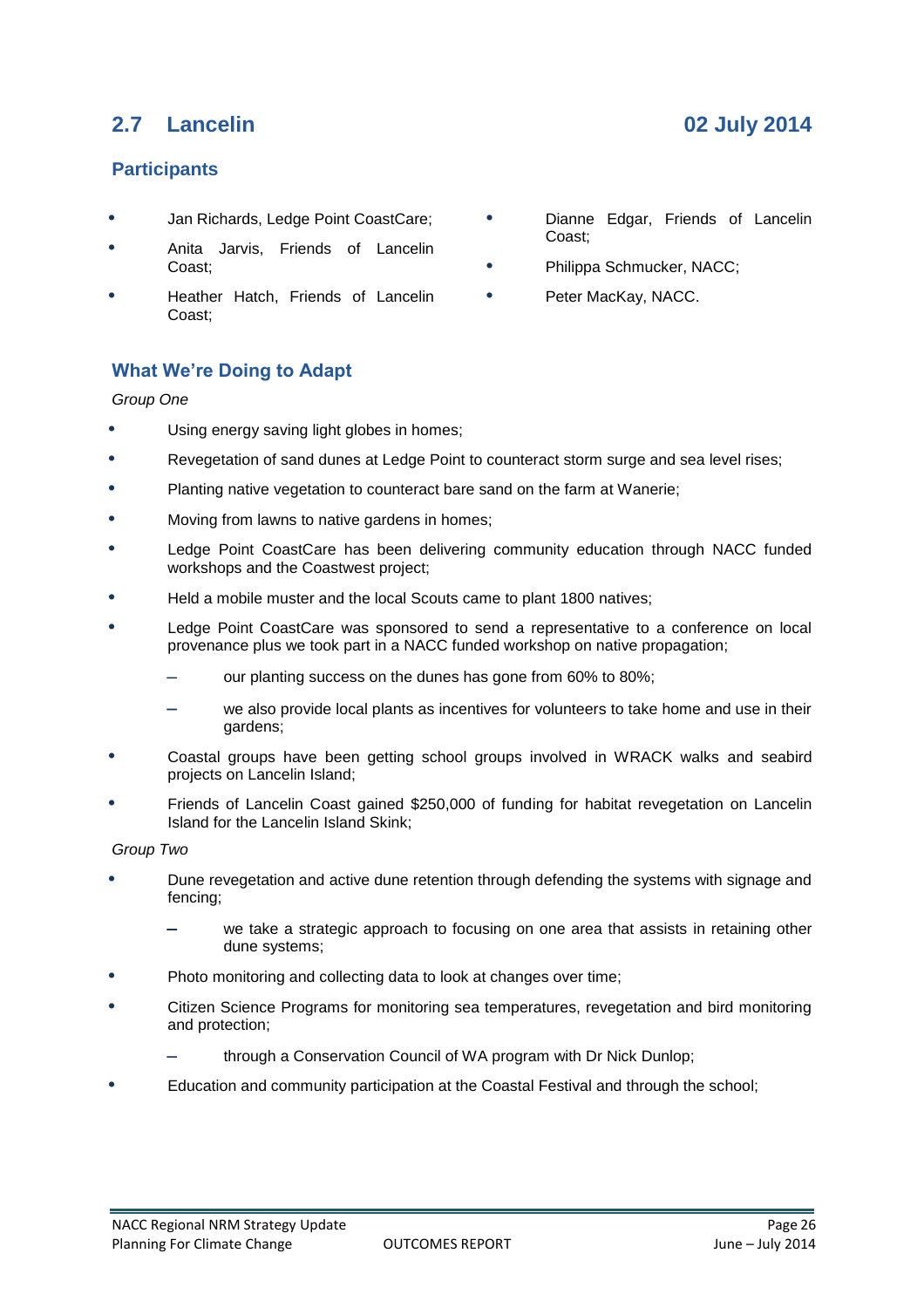- **•** Community driven interaction with other CoastCare and Indigenous groups at a regional level to network, share and learn;
	- have networking meetings and did a site visit to Green Head;
	- an outcome from this networking is the Leeman coastal group forming;
- **•** Friends of Lancelin Coast advocates for the natural environment and the group has adapted over time to be vigilant and consistent.

#### **Priorities in a Changing Climate**

- **•** Coastal hazard and risk assessments for the entire coast;
- **•** Better involvement of Government in encouraging sustainable ratings for new homes which also sets the tone for established homes;
- **•** Council incentives for better waste management and alternative energy;
- **•** More education for land managers in sustainable practices;
- **•** Processes to better work through the LGAs as a community group and avoid the human element of Council and staff.
- **•** More networking of small communities on the CoastCare projects regionally;
	- better linking into national events and initiatives like 'Clean Up Australia Day';
	- more open days and promotional events;
- **•** NRM education for Elected Members and LGA's to build better awareness of the need to adapt to climate change;
- **•** Better engagement with LGA's around NRM and climate change adaptation responsibilities;
	- the NRMO liaison level works well as a conduit between LGAs and community groups;
- **•** Assistance for better self promotion of community groups but not NACC driven;
	- to help them market and promote the work they do;
- **•** Access to good tools like Management Plans on the NARVis website;
- **•** Maintaining the natural environment and ecosystem, particularly coastal vegetation on dunes;
- **•** Marine biodiversity;
- **•** Limited clearing and more parkland / buffer zones between developments;
- **•** Less urban development and ocean bound sewerage systems on bush blocks;
- **•** Education across the region on sustainability and management with more money spent on research;
	- invest in the children and invest in nature;
- **•** Biosecurity and bushland revegetation mapping and management tools.

#### **Take Home Message**

**•** Adaptation is key;

- **•** Education and perseverance;
- **•** Active communication;
- **•** Persistence and Participation.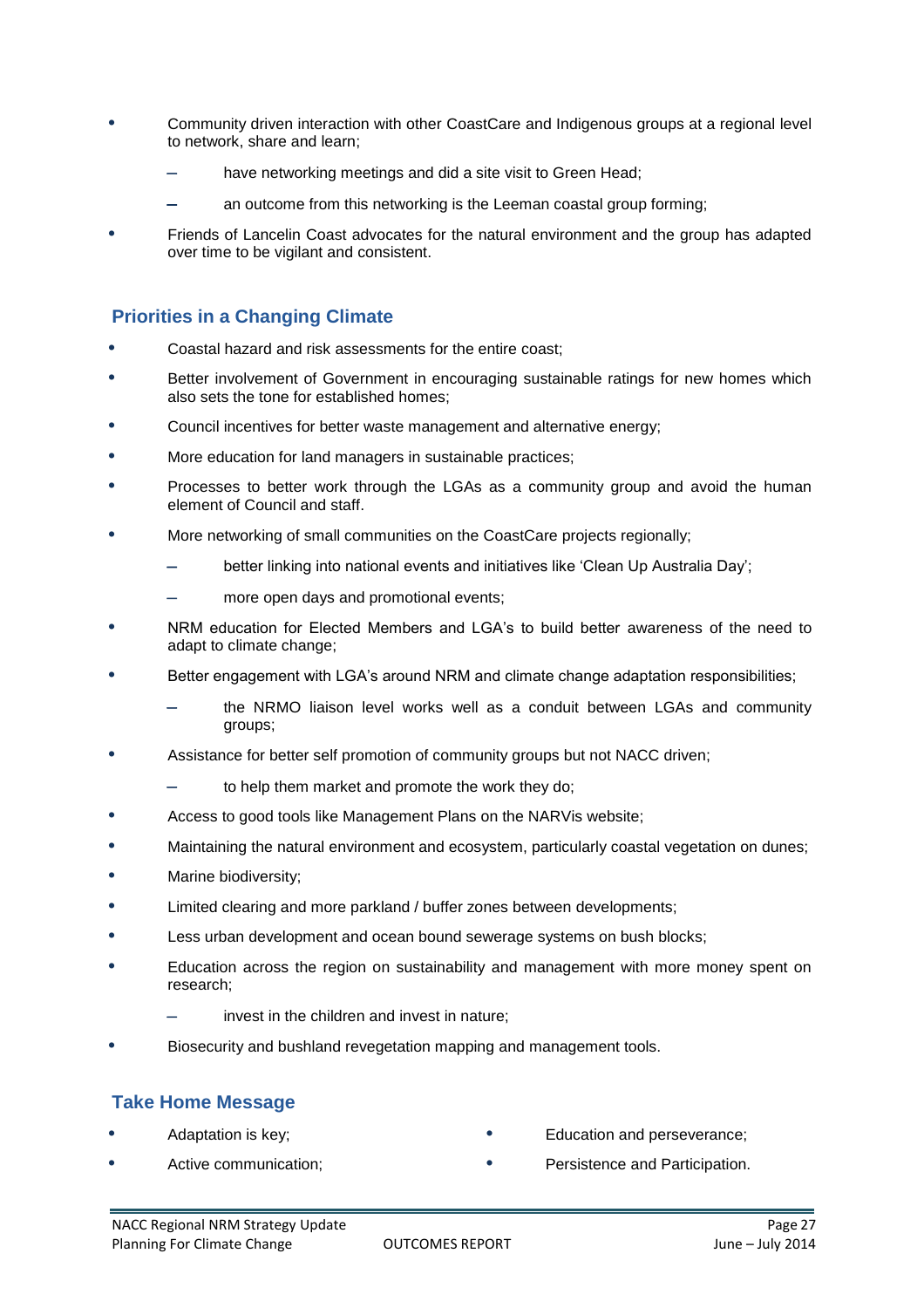# **2.8 Aboriginal Landholders**

#### **2.8.1 Mogumber**

- **•** Noel Dodd
- **•** Bev Port-Louis
- **•** Emma Jackson
- **•** Peter MacKay
- **•** Greg Burrows
- **•** Philippa Schmucker

#### **Discussion**

- **•** Currently looking at heritage sites and NRM funding for on-country work to remove Weeds of National Significance and some strategic revegetation;
- **•** The current approach lacks continuity as these sites need work every 12 months;
- **•** At the moment we need money for fencing the river as the farmer opens the fences for stock to get water;
	- under the Rivers & Wetlands Program there is funding for alternate watering points and pumps;
- **•** Mogumber would need a proper water plan to identify alternate water sources and attract funding;
- **•** We've come up with ideas before and received funding but the funders have hired contractors;
- **•** The tenure situation is difficult with ALT, SWALSC and DAA all involved;
	- there was also an Advisory Committee for Mogumber that created a fairly realistic Draft Interim Plan for Mogumber but it was blocked politically;
- **•** We've concentrated on the cemetery site in terms of clean-up maintenance and planting native vegetation;
- **•** NACC can fund:
	- fencing of remnant vegetation under the Hidden Treasures Program;
	- strategic water funds under the Rivers & Wetlands Program;
- **•** Farm (Water) Plans under the Sustainable Agriculture Program;
- **•** There are coastal sites at Roundpool and Elbow that would be a priority to protect from climate change;
- **•** The biggest concern with climate change is rising river levels running through Mogumber;

#### **Agreed Outcome**

Let's focus on what we can achieve easily for Mogumber and then build from there:

- 1. Sit with the Lessee, Greg Burrows & Philippa Schmucker from NACC and Noel Dodd & Bev Port-Louis from Mogumber to look at the funding behind the Rivers & Wetlands and Hidden Treasures Programs;
	- take a proposal to DAA for any fencing etc;
- 2. Look at the cultural sites and a forward look for adapting to climate change;
	- consider developing funding requests for protecting these sites;
- 3. Develop a partnership approach with a simple MoU for working together to bring some surety to the process for NACC;
	- focus on activities to strengthen the Mogumber group and pathways to education and jobs.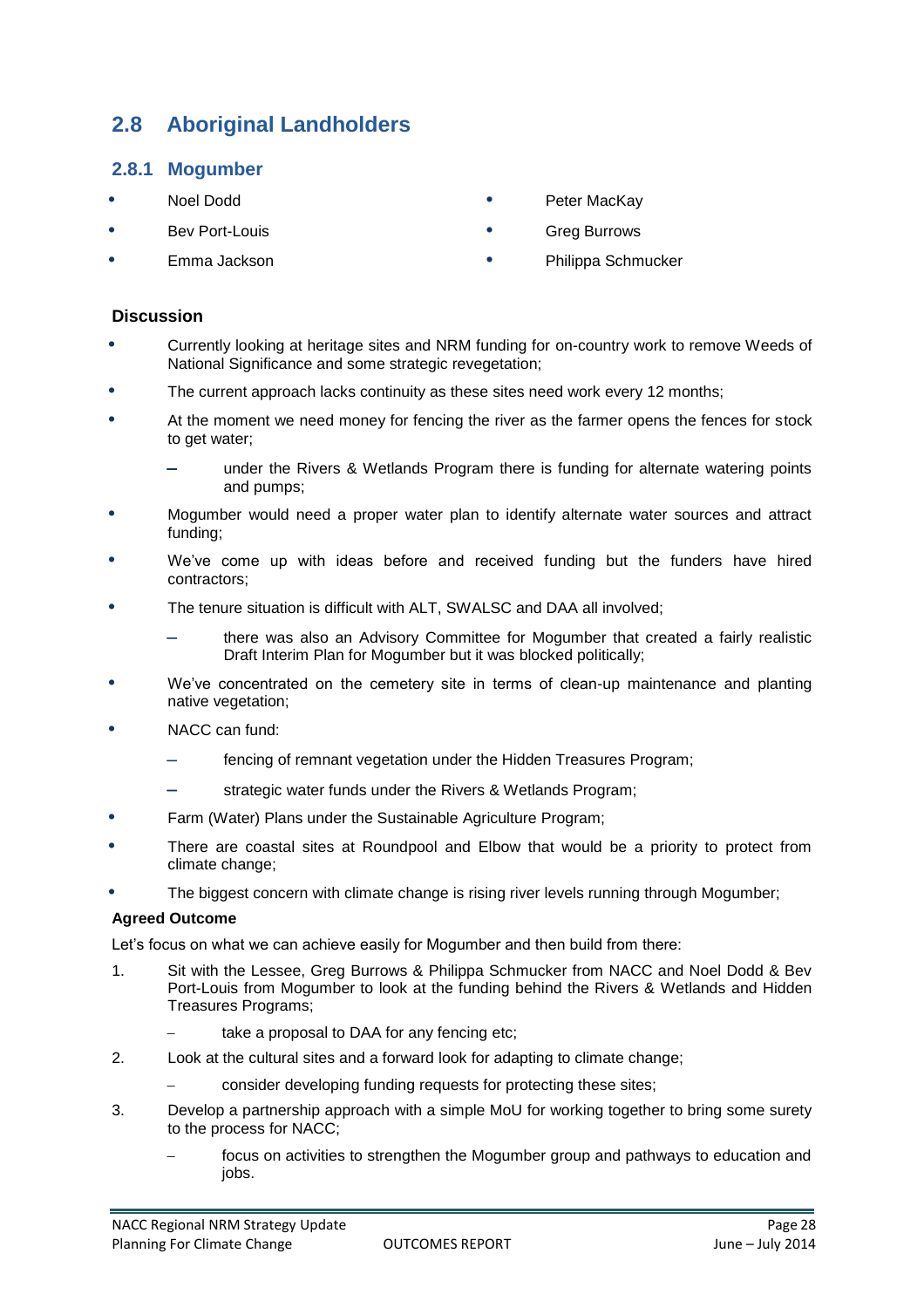#### **2.8.2 Mt View**

- **•** Gaile Mallard
- **•** Tim
- **•** Rachael
- **•** Emma Jackson
- **•** Peter MacKay
- **•** Greg Burrows

#### **Discussion**

- **•** We had DAFWA come up recently for the erosion issues on the property because it's been a dry past couple of years in the whole area;
- **•** We've got 2,000 head of Mt View sheep that we're looking at selling in the future;
- **•** The fencing along the Murchison River is down in areas due to goats and flooding;
	- need to protect the river with more fencing for erosion;
- **•** Fires and goats are coming through from the National Park;
- **•** We've fenced the cropping land off from pasture;
- **•** We have a Farm Plan and we're working with Tony from DAFWA's Indigenous Landholder Service program;

#### **Agreed Outcome**

NACC to provide more information and continue discussions on:

- 1. Working with DAFWA to look at fencing funding along the Murchison River;
- 2. Sustainable Agriculture Program to conduct soil pH tests on Mt View;
- 3. Protecting cultural sites on the river that are not on the farm by building it into fencing plans;
	- will need to talk to Dad on this one;
- 4. Carbon planting in a few paddocks that might be suitable because we are trying to diversify the farm at the moment;
- 5. Protecting coastal sites and freshwater springs near the Kalbarri inlet from climate change;
- 6. A long term relationship with NACC to develop learning pathways for community.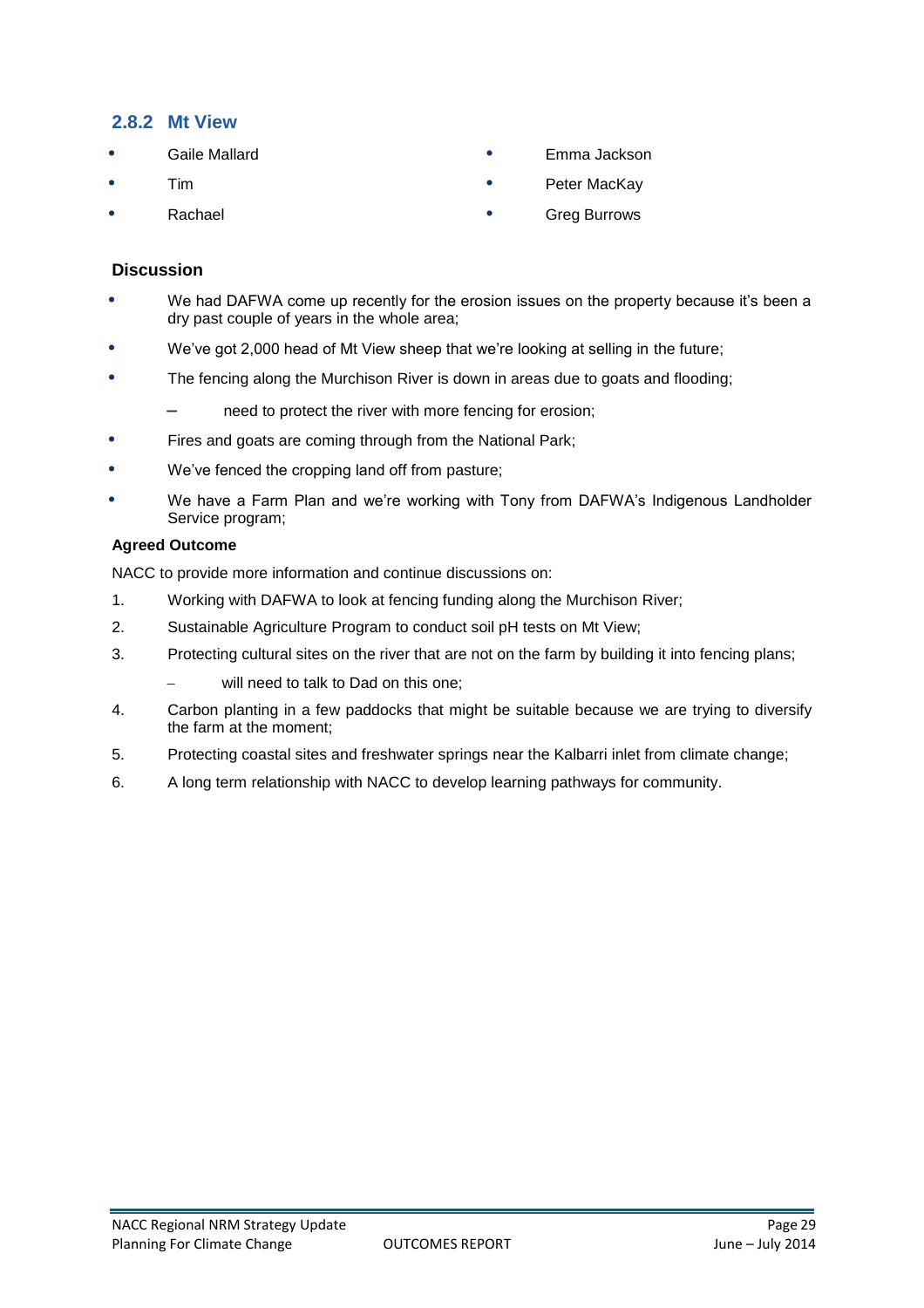#### **2.8.3 Bundybunna**

**•** Leedham Papertalk

#### **•** Greg Burrows

**•** Emma Jackson

#### **Discussion**

- **•** We're putting in another trial horticultural crop of courgettes, kale and coriander;
- **•** Looking at new tanks for the horticultural block;
- **•** Received an offer from a neighbouring farm for \$500,000 for 11,000 acres;
	- trying to pull the wool over our eyes;
- **•** Getting the corporation's financial issues fixed up;
- **•** We'll be working more closely with Tony at DAFWA in the future;
- **•** The fencing for the Irwin River which came from a MIG grant isn't completed at some of the washouts and around some of the remnant vegetation;
- **•** Did some carbon plans with Mission Australia but nothing happened;

#### **Agreed Outcome**

NACC can continue to assist with:

- 1. Help with getting funding for fencing around the creeks on the south branch of the Irwin River;
- 2. Sandalwood plantings as a long term project;
- 3. Designing any remnant vegetation fencing to create wildflower blocks for tourism opportunities;
- 4. Carbon plantings in some of the revegetation areas;
- 5. Protection of some of the waterholes along the Irwin and a camping cave to the East given flooding events are an issue.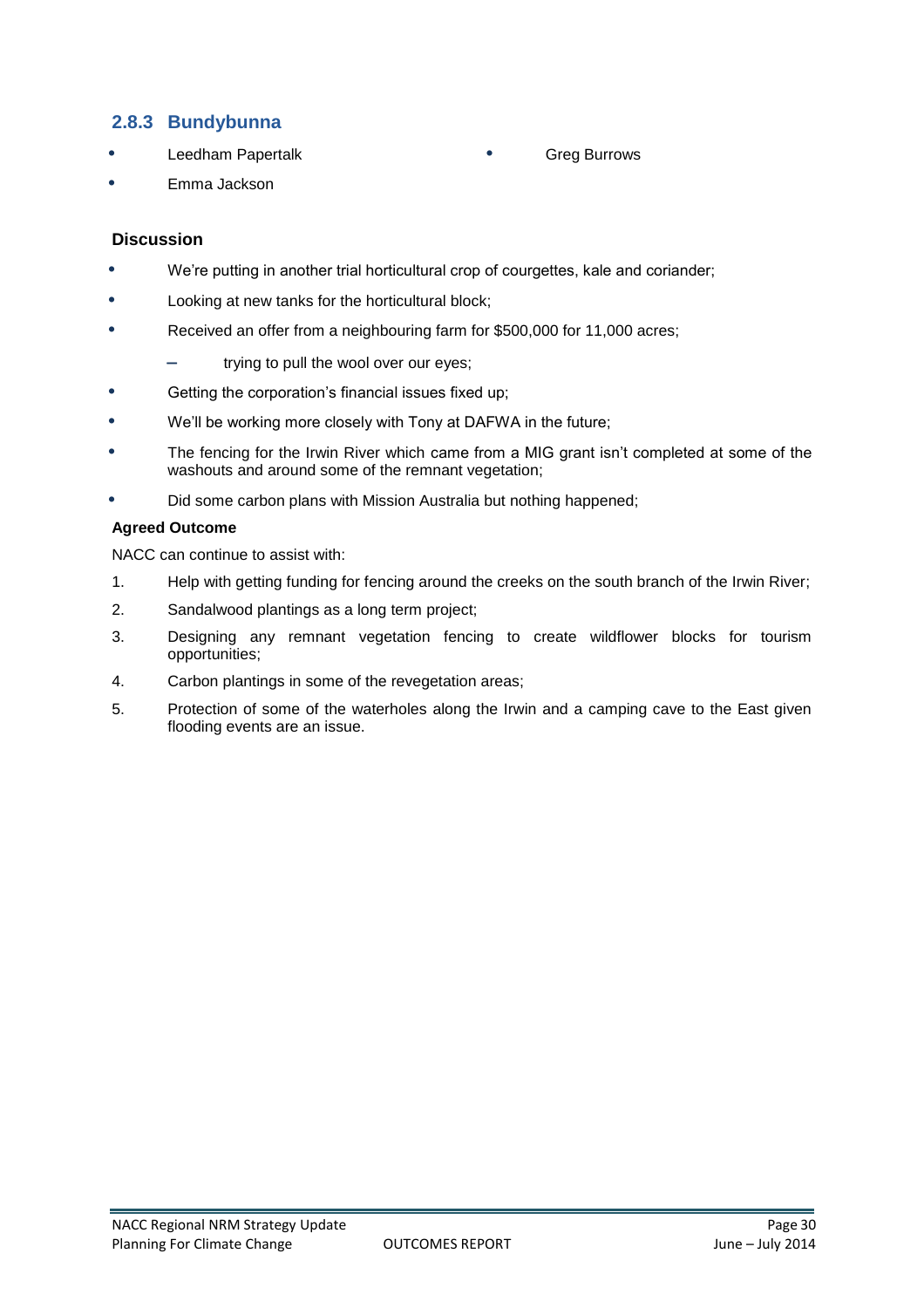# **3. Feedback on Targets in Detail**

Participants in each workshop provided feedback on the Draft Targets below by:

- $\triangleright$  Highlighting their highest priority targets whereby:
	- Red is high priority;
	- Yellow is medium priority;
	- Green is low priority; and
- Adding any extra priority targets or strategies they would like included in the Regional NRM Strategy.

| <b>Aspirational Goals</b>                                       | Targets (5 year)                                                           | June / July Consultation Comments                                                                                                                           |
|-----------------------------------------------------------------|----------------------------------------------------------------------------|-------------------------------------------------------------------------------------------------------------------------------------------------------------|
| Production systems in                                           | 75% (X) of agricultural land managers                                      | Access other research and don't waste NACC / people's time;<br>$\bullet$                                                                                    |
| the NAR are resilient,                                          | undertaking sustainable land use                                           | Better support for information access and management;<br>$\bullet$                                                                                          |
| diverse and proactively<br>managed utilising<br>environmentally | practises by 2020.<br>50% of cleared Agricultural land (X ha)<br>$\bullet$ | Agronomists and farming consultants better engaged in playing a role in<br>$\bullet$<br>information access;                                                 |
| sensitive practices.                                            | managed using sustainable land use<br>practises by 2020.                   | More drought planning and proofing;<br>$\bullet$                                                                                                            |
|                                                                 |                                                                            | Encouragement of whole farm plans;<br>$\bullet$                                                                                                             |
|                                                                 | This sustainable management includes the                                   | Need a target metric for productive use of all arable land in the region;<br>$\bullet$                                                                      |
|                                                                 | whole farm management of the                                               | Biodiversity included in sustainable agricultural targets;<br>$\bullet$                                                                                     |
|                                                                 | following issues:                                                          | Big picture - reduce bare soil and increase healthy land;<br>$\bullet$                                                                                      |
|                                                                 | Salinity<br><b>Wind erosion</b>                                            | All landscape issues but no tenure approaches included?<br>$\bullet$                                                                                        |
|                                                                 | <b>Water erosion</b><br>Non-wetting                                        | Include profitability measures as a form of measurement;<br>$\bullet$                                                                                       |
|                                                                 | <b>Surface water</b><br>soils                                              | Less subdivision of agricultural land for hobby farms;<br>$\bullet$                                                                                         |
|                                                                 | quality<br><b>Acidity</b>                                                  | Target on holding landholders more responsible for their practices;<br>$\bullet$                                                                            |
|                                                                 | Pests, weeds &<br>Soil compaction                                          | LGA's are keen to undertake NRM but need guidance on how to improve the<br>$\bullet$                                                                        |
|                                                                 | Soil organic<br>disease                                                    | landscape with minimal NRM funds and capacity;                                                                                                              |
|                                                                 | <b>carbon</b>                                                              | Target for increasing work with local farmer groups as people are more likely<br>$\bullet$<br>to respond to them rather than large organisations like NACC; |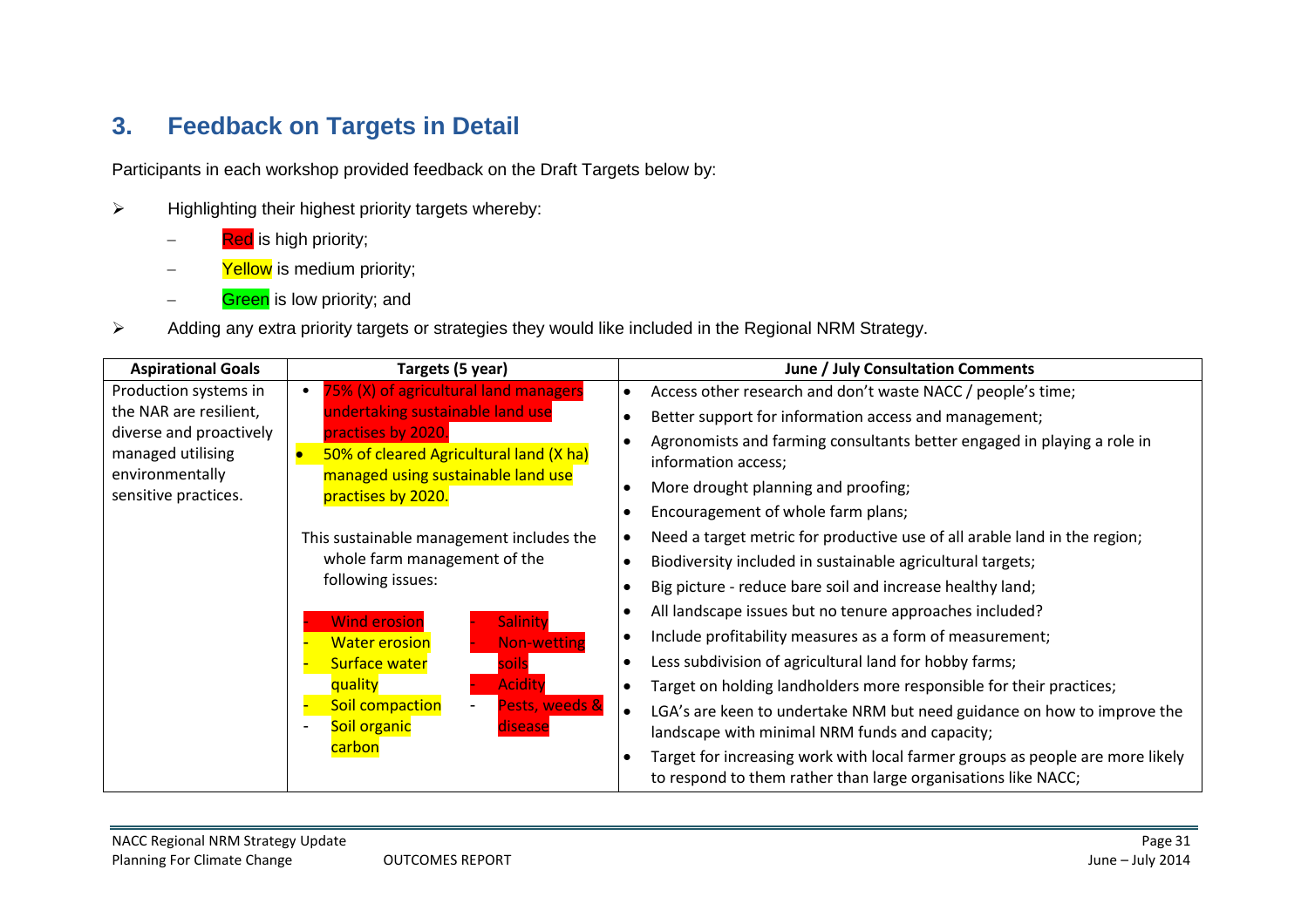| <b>Aspirational Goals</b>                    | Targets (5 year)                                                                       | June / July Consultation Comments                                                            |
|----------------------------------------------|----------------------------------------------------------------------------------------|----------------------------------------------------------------------------------------------|
|                                              |                                                                                        | Increase the importance of primary producers and provide more subsidies;                     |
|                                              |                                                                                        | Strategy for managing underutilised or non productive land (e.g. absentee<br>owners)         |
|                                              |                                                                                        | Increase the soil health potential, for increased productivity per mm<br>$\bullet$           |
|                                              |                                                                                        |                                                                                              |
| Biodiversity and                             | 20% of defined corridor areas (yet to be<br><b>In</b>                                  | Encourage stepping stone habitat value;<br>$\bullet$                                         |
| ecosystem integrity are                      | defined) protected and revegetated by                                                  | Incorporate species from drier areas in revegetation to adapt easier;<br>$\bullet$           |
| maintained and<br>improved at a              | 2020.                                                                                  | Include grazing and forage planting for biodiversity;<br>$\bullet$                           |
| landscape scale.                             | 2000 ha of native vegetation (not on<br>reserves) protected 2020.                      | Beware the risks of reconnecting landscapes (e.g. travel routes for foxes);<br>$\bullet$     |
|                                              | Active management of fire regimes in                                                   | Strategy for security of remnant bush revegetation with any tenure changes;<br>$\bullet$     |
|                                              | areas of native vegetation                                                             | More low intensity burning;<br>$\bullet$                                                     |
|                                              | X ha of priority species habitat actively<br>$\bullet$                                 | More on-ground management rather than just Management Plans;<br>$\bullet$                    |
|                                              | managed                                                                                | Direct seeding of plants in revegetation;<br>$\bullet$                                       |
|                                              | 20 000 ha of riparian vegetation actively                                              | Strategy to better understand the effects of clearing on ecosystems;<br>$\bullet$            |
|                                              | managed<br>500 ha of coastal and Island vegetation<br><b>D</b>                         | Better include LGA's in biodiversity strategies and linkages;<br>$\bullet$                   |
|                                              | protected and enhanced by 2020                                                         | Competent corridors are the key not small areas of random bush;<br>$\bullet$                 |
|                                              | Marine ecosystems and fish stocks                                                      | Corridors to reflect the transition to a drier climate and allow for adaptation<br>$\bullet$ |
|                                              | maintained at current levels of quality                                                | over time.                                                                                   |
|                                              | and health.                                                                            |                                                                                              |
|                                              | Undertake 4 projects to support marine<br>$\bullet$                                    |                                                                                              |
|                                              | research by 2020.                                                                      |                                                                                              |
| Animal and plant pests<br>(vermin and weeds) | 75% of land managers engaging in<br>$\bullet$<br>coordinated management of Agricultura | Employ experts to coordinate;<br>$\bullet$                                                   |
| and diseases are                             | pests and diseases                                                                     | Increase the knowledge of invasive weeds not currently listed.<br>$\bullet$                  |
| effectively managed on                       | X ha of native vegetation with a weed                                                  |                                                                                              |
| a regional scale.                            | management plan.                                                                       |                                                                                              |
| Communities in the                           | 30 000 ha of land utilised for suitable<br>$\bullet$                                   | Include town / non farming communities;<br>$\bullet$                                         |
| NAR (urban and rural)                        | carbon bio-sequestration.                                                              | Livestock target relating to diversity and resilience on farms;<br>$\bullet$                 |

÷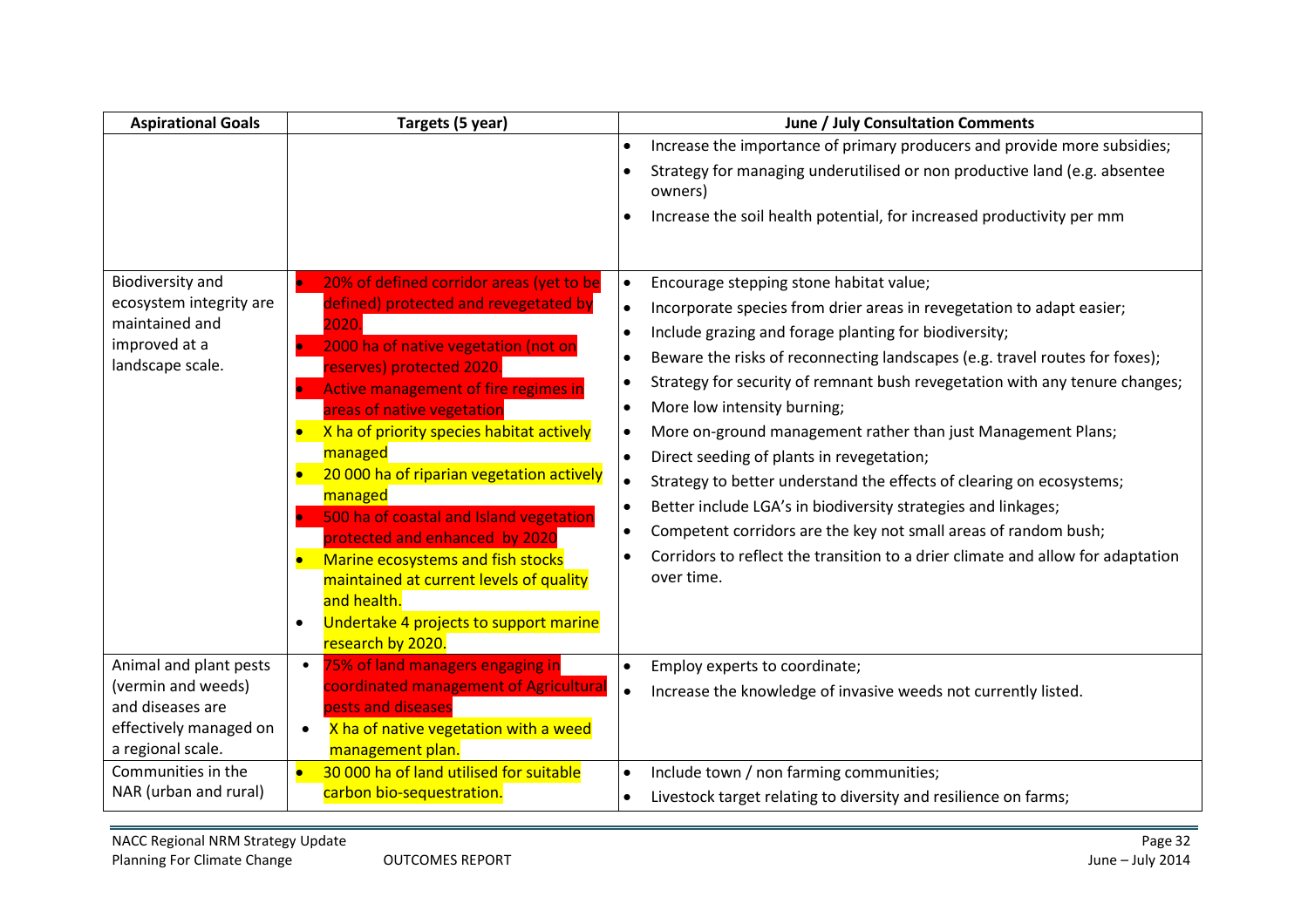| <b>Aspirational Goals</b>                 | Targets (5 year)                                                     | June / July Consultation Comments                                                                                 |
|-------------------------------------------|----------------------------------------------------------------------|-------------------------------------------------------------------------------------------------------------------|
| are able to maintain                      | <b>Coastal hazard and risk assessment</b>                            | How does carbon sequestration increase community viability;<br>$\bullet$                                          |
| economic and                              | undertaken for all coastal communities                               | Partnership with UWA to research revitalisation of rural communities;<br>$\bullet$                                |
| population viability,                     | by 2020.                                                             | Strategy to stop the decline in population;<br>$\bullet$                                                          |
| through effective                         | All coastal infrastructure maintained to<br>$\bullet$                | Involve the Green Army, encourage local employment and provide subsidies<br>$\bullet$                             |
| adaptation to a<br>changing climate.      | continue fishing practices                                           | for farmers employing them;                                                                                       |
|                                           |                                                                      | Strategy for maintaining population with increasing amalgamation, overseas<br>ownership and absentee landholders; |
|                                           |                                                                      | Strategy for coastal erosion;<br>$\bullet$                                                                        |
|                                           |                                                                      | No carbon planting on productive land;<br>$\bullet$                                                               |
|                                           |                                                                      | Strategy for job security through the budget cycle.                                                               |
| Aboriginal and cultural                   | Management of X-sites of cultural and<br>$\bullet$                   | More communication and awareness raising with community on sites;<br>$\bullet$                                    |
| heritage is protected                     | heritage significant by 2020.                                        | X number of Aboriginal people working on country<br>$\bullet$                                                     |
| and valued by the                         | <b>Collection and storage of X traditional</b><br>$\bullet$          | Long term positions e.g. Rangers for Aboriginal people;<br>$\bullet$                                              |
| wider community                           | knowledge stories by 2020.                                           | Continuation of knowledge in school subjects;<br>$\bullet$                                                        |
|                                           |                                                                      | Needs local management for better ownership;<br>$\bullet$                                                         |
|                                           |                                                                      | Community workshops for increased knowledge in the wider community.<br>$\bullet$                                  |
| The community has a                       | Increased technical capacity of the<br>$\bullet$                     | Limited clearing, more parkland and buffer zones for development;<br>$\bullet$                                    |
| sufficient level of                       | region to sustainably manage natural                                 | Encourage recycling schemes;<br>$\bullet$                                                                         |
| knowledge, ability and                    | resources.                                                           | Strategy for communicating better using local NRM groups - don't lose what                                        |
| willingness to<br>contribute to effective | <b>Encourage and support sustainable</b><br>$\bullet$                | already know;                                                                                                     |
| NRM.                                      | urban design and practices including:                                | Design of local houses to include better setbacks from the ocean;                                                 |
|                                           | stormwater management, urban<br>planning, native garden, alternative | All LGA's to have street trees and verges maintained in accordance with<br>$\bullet$                              |
|                                           | energy sources and water usage, waste                                | sustainable gardening practices;                                                                                  |
|                                           | management and transport.                                            | Mandatory solar, wind and wastewater systems on new homes.<br>$\bullet$                                           |
|                                           | 20% of homes in urban areas<br>$\overline{O}$                        |                                                                                                                   |
|                                           | have native gardens by 2020                                          |                                                                                                                   |
|                                           | 10% decrease in waste to landfill                                    |                                                                                                                   |
|                                           | 10% decrease in scheme water<br>$\overline{O}$                       |                                                                                                                   |

e.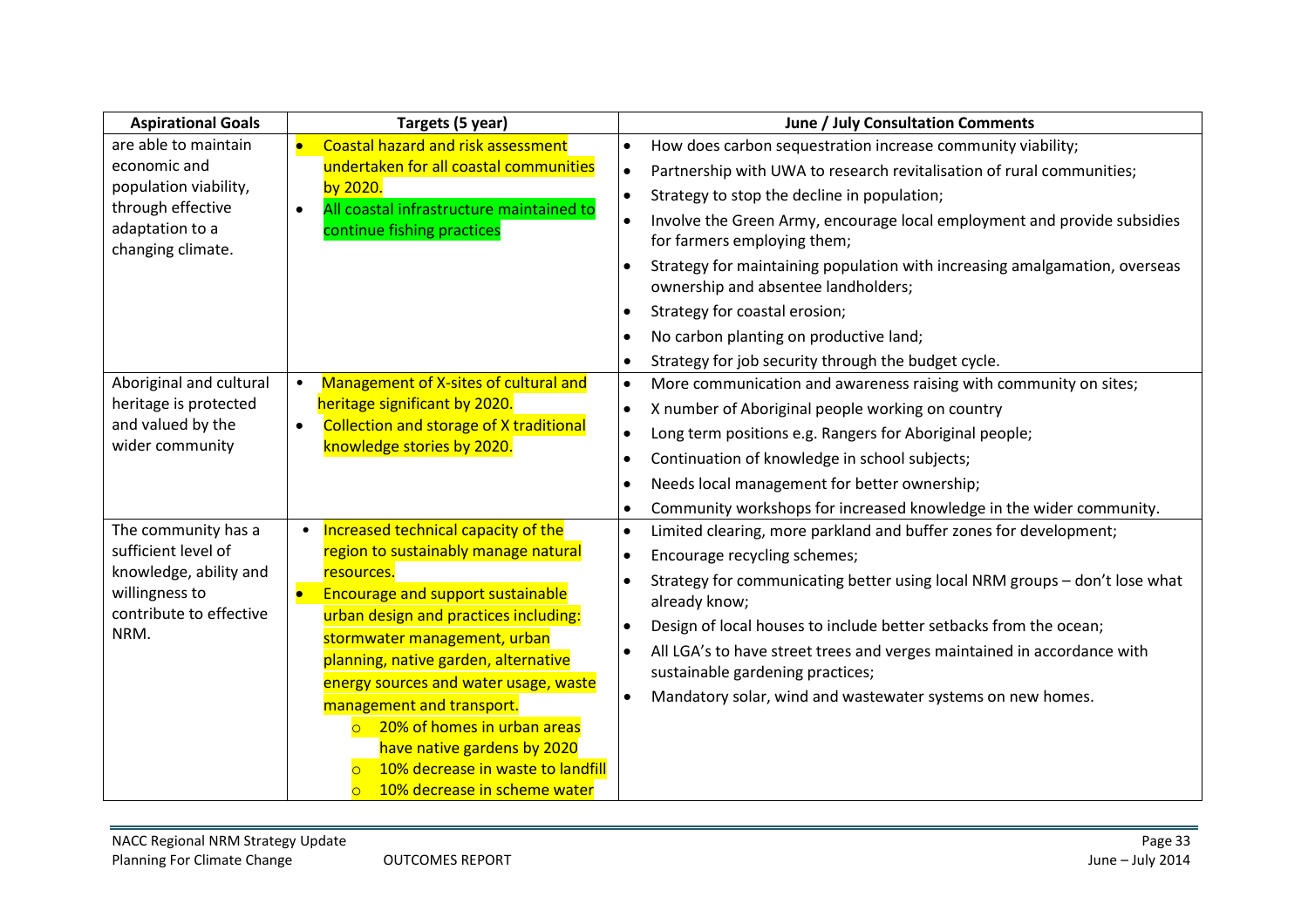| <b>Aspirational Goals</b>                                                                      | Targets (5 year)                                                                                                                                                                                                                         | June / July Consultation Comments                                                                                                                                                                                                                                                                                                                                                                                                                                                                                                                                                                                                                                                                            |
|------------------------------------------------------------------------------------------------|------------------------------------------------------------------------------------------------------------------------------------------------------------------------------------------------------------------------------------------|--------------------------------------------------------------------------------------------------------------------------------------------------------------------------------------------------------------------------------------------------------------------------------------------------------------------------------------------------------------------------------------------------------------------------------------------------------------------------------------------------------------------------------------------------------------------------------------------------------------------------------------------------------------------------------------------------------------|
|                                                                                                | usage<br>70% of new houses have an X<br>star sustainability rating.<br>Increased Aboriginal participation and<br>employment in NRM by X by $2020 - set$<br>baseline<br>Local sources of marine debris identified<br>$\bullet$<br>by 2020 |                                                                                                                                                                                                                                                                                                                                                                                                                                                                                                                                                                                                                                                                                                              |
| Water resources are<br>valued and support<br>water dependent<br>communities and<br>ecosystems. | Allocation of water resources does not<br>exceed sustainable levels.<br><b>Water resource allocation plans are</b><br>$\bullet$<br>developed through community<br>consultation.                                                          | Over-allocation review needed for all water licenses;<br>$\bullet$<br>Strategy to encourage sustainable water use;<br>$\bullet$<br>Strategy for the protection of drinking water and horticulture industry against<br>$\bullet$<br>mining groundwater drawdown<br>Strategy to address threats to water supplies;<br>$\bullet$<br>Encourage Effective water use strategies and waterway systems;<br>$\bullet$<br>Improve knowledge of local hydrogeology;<br>$\bullet$<br>Needs a complete review of water license issues and implementation;<br>$\bullet$<br>Identify priority water uses and establish rules for reclaiming allocations;<br>$\bullet$<br>Incorporate compensation and user pays principles. |

÷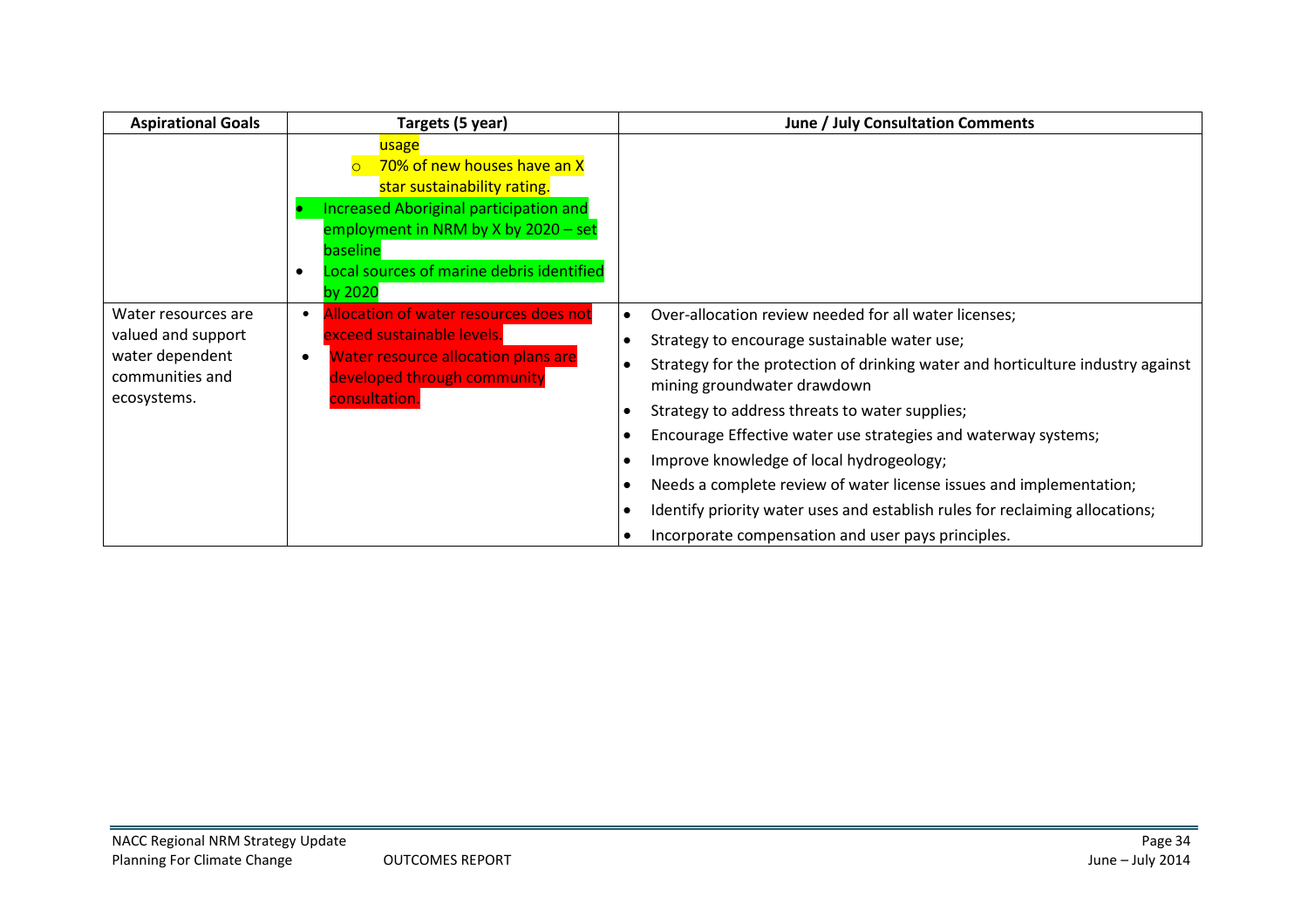# **4. Next Steps**

# **4.1 Feedback Overall**

Overall, the stakeholders consulted are aware and accepting of the climate change scenarios for the Northern Agricultural Region and consider the outlook of a warmer, drier climate with more extreme weather events and sea level rises, as a continuation of the environmental trends they have been experiencing as land managers over the last thirty years.

The majority of stakeholders have been adapting their practices and projects to a changing climate for over a decade and see these management changes as necessary adaptations to protect their livelihoods linked to the natural resource base, rather than 'climate change adaptation' specifically.

Given the broad range of agricultural, coastal, biodiversity and community groups consulted, the NRM priorities for each stakeholder group are understandably linked to their specific focus or local issues. However, all groups expressed a need to focus on:

- $\triangleright$  Ensuring the productivity and livelihoods of primary producers are protected;
- $\triangleright$  Maintaining and building viable communities;
- $\triangleright$  Educating land managers and the wider community of the need to adapt to climate change at the ground level; and
- $\triangleright$  Practical, efficient support for the work already being done by existing local groups to manage natural resources.

In terms of identifying priority landscapes for carbon mitigation and adaptation projects, the stakeholders are generally wary of the current carbon farming situation and are requesting more information on how any initiatives would provide a multiple benefit outcome for their businesses or communities.

Overall, the stakeholders are supportive of the strategic directions being taken in the Draft Aspirational Goals and Targets. The key message from all groups is that a greater emphasis needs to be placed on the successful implementation of the Strategy including:

- $\triangleright$  Clearer identification of the roles and responsibilities between the key organisations for implementing the Strategy;
- Greater Local Government engagement in NRM and climate change adaptation responsibilities; and
- Increased on-ground engagement between NACC and subregional grower and community groups.

Similarly, the overall message from consultations with Aboriginal land managers is that practical, on-ground fencing and revegetation projects for improving the productivity of properties whilst protecting any natural assets is the key to improving NRM engagement with these stakeholders.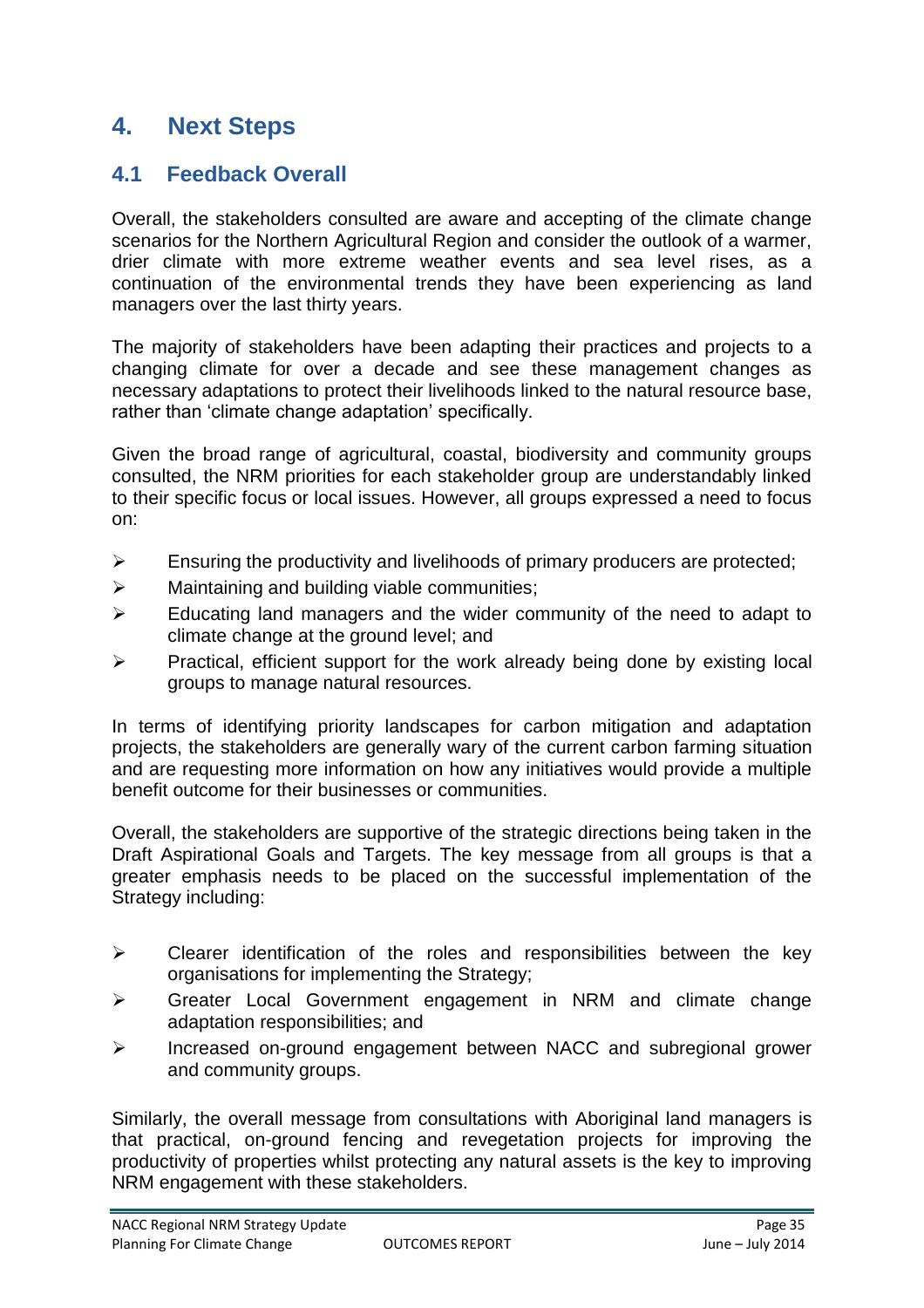# **4.2 Recommended Process Moving Forward**

This first round of consultation has resulted in a range of rich and informative comments that will provide an important source of grassroots input and priorities for adapting to climate change in the years to come.

From a process perspective:

- $\triangleright$  There was difficulty gaining workshop participation from some of the larger Subregional Groups and key stakeholders (West Midlands, Leibe, MIG);
- $\triangleright$  A number of participants have expressed concerns about the amount of NACC planning workshops they attend in comparison to successful implementation of the Strategy and on-ground activities;
- $\triangleright$  Any further consultation on the content of the Strategy will be repetitive for the participants who did attend and will provide little additional input in developing the Strategy;
- $\triangleright$  Additional surveys (written or online) are unlikely to elicit any further quality input;
- $\triangleright$  The majority of participants consider the next step is to transition to effectively implementing the Strategy by gaining clarity on delivery responsibilities and how the Strategy can assist land managers and key organisations to implement practical, on-ground adaptation initiatives.

The following process for the second round of consultation is recommended.

6. The Draft Regional NRM Strategy is developed by NACC in the NARVis format.

*Useability of the NARVis Tool*

- 7. In lieu of the scheduled four Subregional Workshops on the Draft Strategy:
	- innovative information sessions on using NARVis as a funding application tool are held in conjunction with existing subregional events such as field days that will ensure greater participation and exposure,
	- participants are encouraged to complete a simple feedback form during the events on how to improve the practicality and usefulness of the tool,